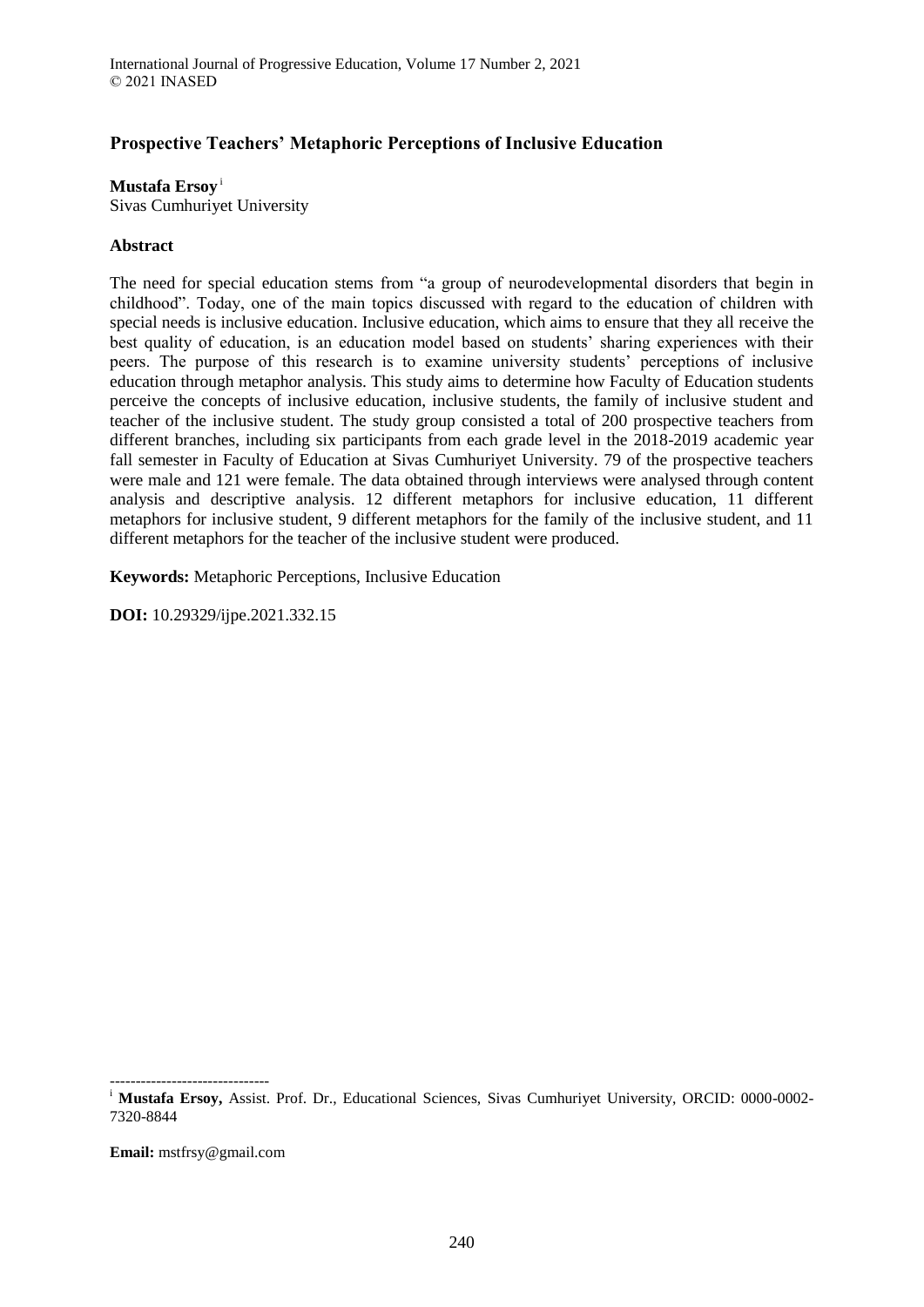# **INTRODUCTION**

The need for special education stems from "a group of neurodevelopmental disorders that begin in childhood" (Uzun Çiçek, Sarı & Mercan Işık, 2020, p.1). The first systematic initiatives regarding the education of individuals with special needs in the world dates back to the  $16<sup>th</sup>$  century (Sucuoğlu & Kargın, 2006). Today, one of the main topics discussed with regard to the education of children with special needs is inclusive education (Kauffman & Badar, 2014). In inclusive education practice, the main concern is to provide required support to students in any disability group and to ensure that they receive education in normal classrooms (Gözün & Yıkmış, 2004). "Inclusion is the process of children with disabilities being in the same educational and social institution like other normal children" (Yukay Yüksel, 2017, p. 295. Inclusive education, which aims to ensures that they all receive the best quality of education, is an education model based on students' sharing experiences with their peers (Sucuoğlu, 2004). Children with diverse mental and physical situations are brought together for their educational purposes in inclusive education. In this vein, although the needs of each child are different, the necessity of meeting their diverse needs must be born in mind (Acarlar, 2013). As education is a fundamental right, this is also true for children with disabilities. The fact that an individual is at a different level of mental or physical development from her / his peers cannot deprive her or his of her / his right to education. This right is also guaranteed in our country with the Law on Special Education. Yalnız (2019) emphasized that the main purpose of inclusive education is to bring individuals with mild disabilities or disabilities into society. There are both individual and social gains of students getting education in the same environment with their normal peers in inclusive education.

Although the first initiatives regarding the education of those with special needs dates back to the 16<sup>th</sup> century, it can be seen that the inclusive education was introduced in the 1970s in the United States and soon after in other countries. In Turkey, an act regarding the education of children with special needs through the inclusive education was enacted in 1983, the circular issued in 1988 has adopted the definition of special education in the international literature. It is clear that the main purpose of inclusive education is providing educational and social opportunities for the children with special needs in general education schools together with their peers regardless of their handicaps (Sucuoğlu & Kargın, 2006; Aykara, 2011).

The general goals of inclusive education can be listed as follows:

- To ensure that both types of children benefit from each other and develop by doing the same activity,
- To ensure that children with normal development recognize and accept their disabled peers by providing opportunities which will help both groups of children benefit from education.
- To set environments where they can communicate within their social environments to improve their communication skills,
- To provide good personal development for individuals with disabilities and to facilitate their lives as beneficial individuals in the social environment by contributing to their personalities and social development (Darıca, 1992)

Today, some individuals with special needs receive their education via inclusive education with their peers who normal development, while some continue their education in special lower-level classes in schools where this kind of education is available. In addition, private and official "special education schools" are among the institutions that provide education to children with special needs in affiliation with the Ministry of National Education. Efforts to expand inclusive education studies are ongoing (Sığırtmaç & Gül, 2008). Inclusive education forms the cornerstone of the education system for individuals with special needs (Baldiris, Zervas, Fabregat & Sampson, 2016). Not only individuals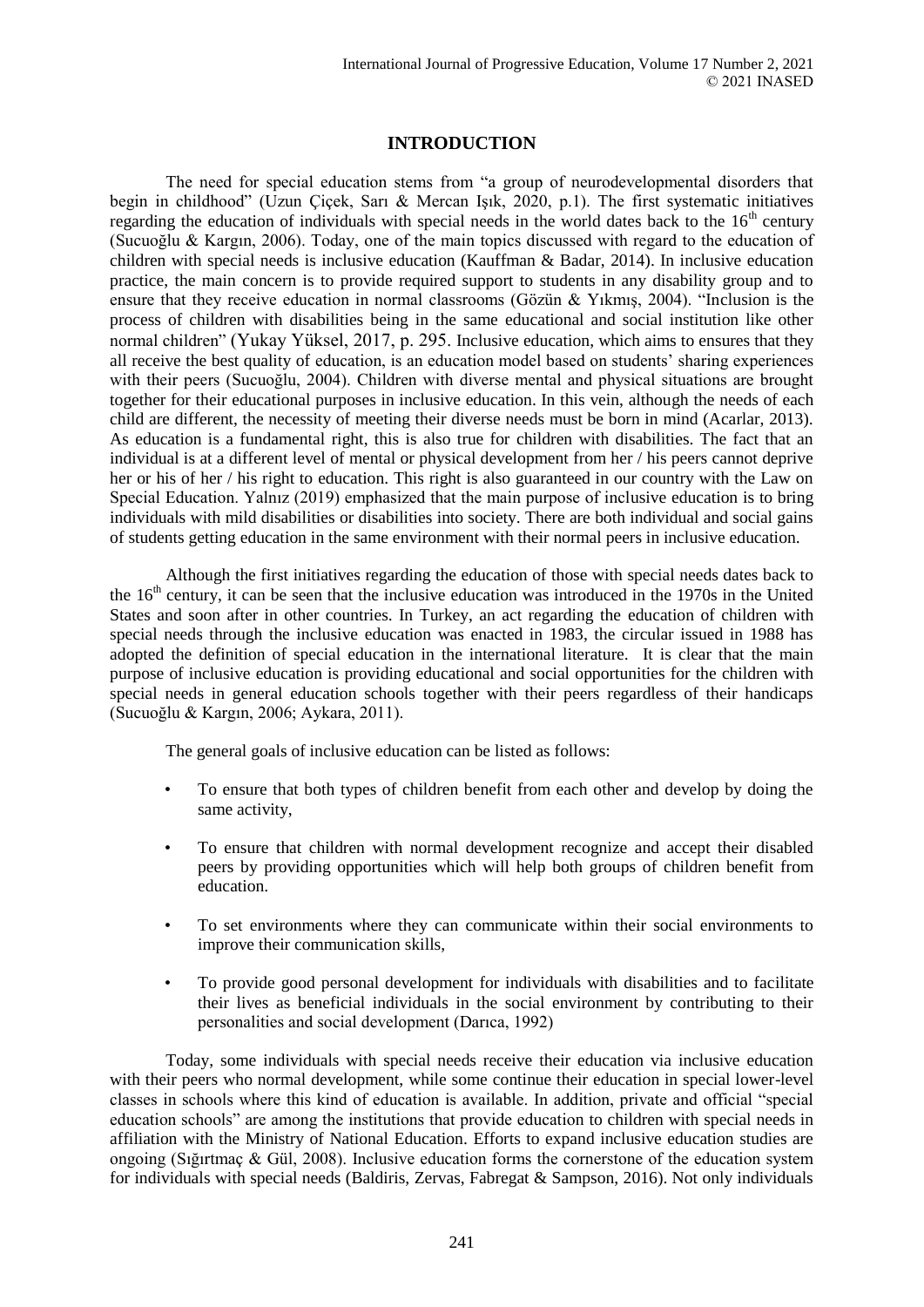with special needs but also those who have normal development, teachers and families benefit from inclusive education (Pamuk, 2016). "The practice of Inclusion/integration; supports learning and participation in society by reducing exclusion inside and outside the classroom" (Demirbilek & Levent, 2020, p. 481). Fedulova, Ivanova, Atyukova and Nosov (2019) also stated the importance of inclusive education by saying "Inclusion is a social concept. First of all, the concept of inclusion should not be limited only to the educational sense. Inclusive education is a channel that ensures social inclusion". According to Barut (2016), "These disabled children, that can be seen in all countries of the world, can lead a smooth life in the society as long as they are given necessary and sufficient education and psychological assistance".

Teachers provide positive support for both themselves and their students by collaborating with special education teachers, advisory teachers, school management and families. They can make arrangements by asking for suggestions from experts when it is necessary (Batu & Kırcaali-Iftar, 2011). Through their observations, teachers recognize individuals and organize the educational environment according to students' individual differences. In addition, by having sufficient knowledge and skills in the field, they can contribute to the education of individuals (Kandır, 2001). Several steps are taken in the process of inclusive education. At the beginning of each term, teachers should be informed about their students and should prepare necessary lesson plans. Teachers should know if there are inclusion students in their classes and be prepared for them in the educational environment. They should be informed about inclusive education and should learn the types of disabled people and the methods used by consulting special education teachers. By approaching each student equally, they must demonstrate that all students have equal rights and responsibilities in the classroom. If the teacher accepts all students unconditionally, it will be easier for children with normal development to accept their peers with special needs (Batu & Kırcaali-Iftar, 2011).

## **Purpose and Sub-Purposes of the Research**

The purpose of this research is to examine students', who study in Sivas Cumhuriyet University, Faculty of Education, perceptions of inclusive education through metaphor analysis. Following this purpose, answers will be sought for the following sub-purposes.

- What are the metaphors determined by the prospective teachers regarding inclusive education?
- What are the metaphors determined by the prospective teachers regarding the inclusive student?
- What are the metaphors determined by the prospective teachers regarding the family of the inclusive student?
- What are the metaphors determined by the prospective teachers regarding the teacher of the inclusive student?

## **METHOD**

## **Research Design**

Qualitative research model and phenomenology patterns were used to determine metaphors regarding the concepts of inclusive education of prospective teachers studying at the Faculty of Education and to examine them in a cross-sectional format. In this study, it was aimed to determine how Sivas Cumhuriyet University, Faculty of Education students perceive the concepts of inclusive education, inclusive student, the family of inclusive student and teacher of the inclusive student. Therefore, phenomenological approach was used. Phenomenology study is to make sense and explain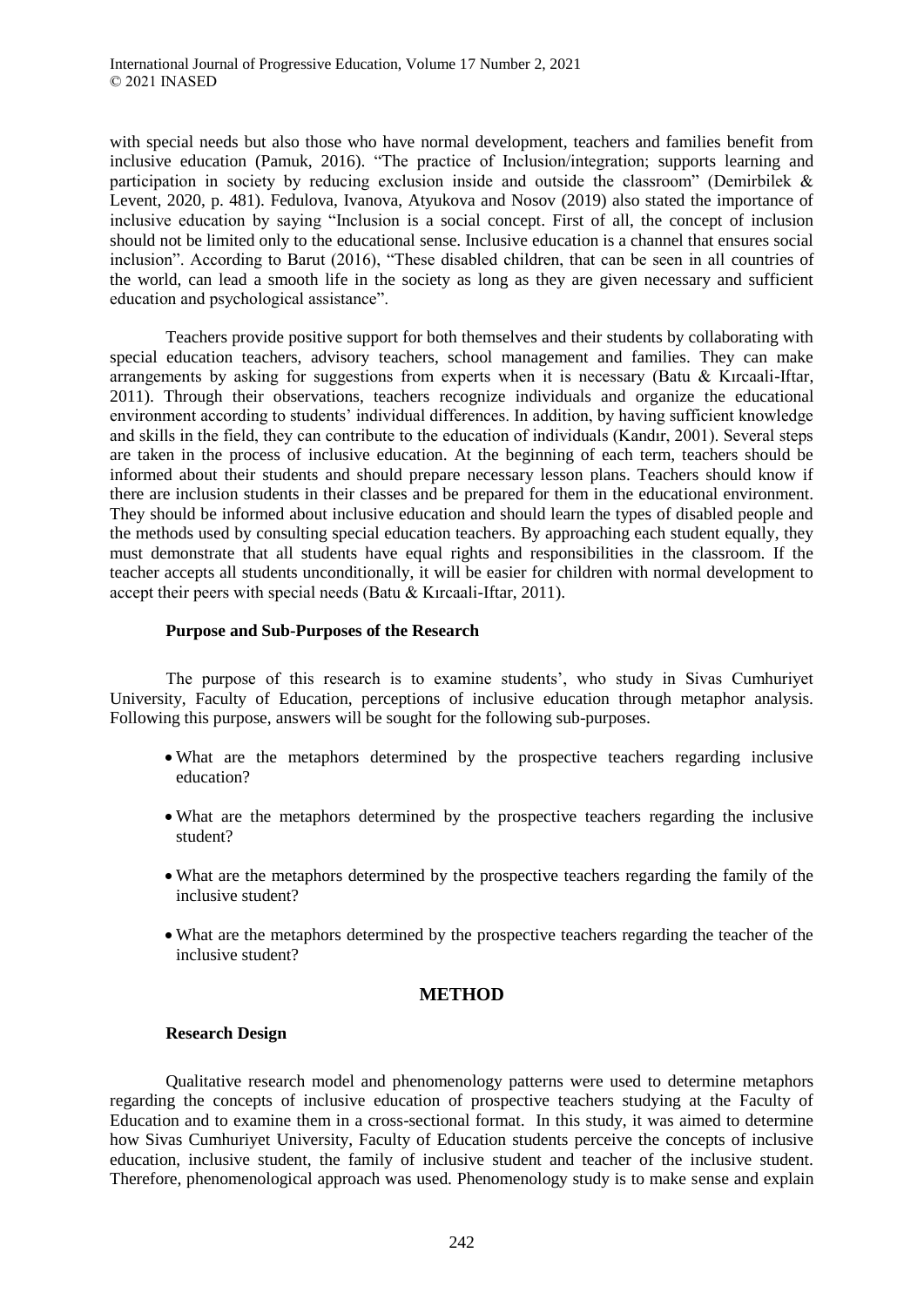the experiences of the individual regarding any concept or phenomenon (Creswell, 2007; Merriam, 2013). "Metaphors make it easy for people to make comparisons between two things, to draw attention to the similarities between two things, or to explain something by substituting for something else" (Güneş & Tezcan, 2019, p. 4). According to Yıldırım and Şimşek (2011), "metaphors provide a very solid, rich picture about the subject, phenomenon, event and situation which is studied, and provide a visual image".

#### **Study Group**

The study group consisted a total of 200 prospective teachers, including six students at each grade level, among the students studying in different departments (Psychological Counseling and Guidance, Classroom Teaching, Turkish Teaching, Social Sciences Teaching, Science Teaching, Pre-School Teaching, Primary School Mathematics Teaching, Art Teaching, English Teaching) in the 2018-2019 academic year fall semester of Sivas Cumhuriyet University, Faculty of Education. 79 of the prospective teachers were men and 121 were women.

While determining the study group, it was paid attention that that participants were appropriate to the purpose of the study, and the study group and the researcher were compatible. Students who filled out the forms inadequately were not evaluated. The answers given by the remaining students in their forms were evaluated.

#### **Data Collection**

Metaphors are an important tool to reflect one's self, foresight, and develop communication skills (Moser, 2000). To reveal the metaphors of the Sivas Cumhuriyet University, Faculty of Education students, who have participated in the research were asked to write the metaphors they would see fit regarding the concepts given in the following examples. Furthermore, they were asked to indicate their reasons regarding the metaphors they chose.

- 1. Inclusive education is like ..., because….
- 2. The inclusive student is like ..., because….
- 3. The family of the inclusive student is like ..., because …
- 4. The teacher of the inclusive student is like ..., because ...

Students were asked to write their metaphors regarding the concepts of "inclusive education", "inclusive students", "inclusive families" and "inclusive teachers" in approximately 30 minutes. These statements written by students constituted the main data source of this research as a document.

#### **Data Analysis**

The forms that the participants filled in were coded by the researcher and then were written in the computer environment. First, the metaphors in the forms were determined and arranged as a list. The main categorized metaphors were identified and then grouped among themselves. The data obtained through interviews were analysed through content analysis and descriptive analysis. The stages of analysing the metaphors obtained are presented below.

#### **Identification, extraction, and coding of metaphors**

200 students studying at the Faculty of Education were reached for the study. The metaphors and sentences stated in the data collection tool were entered into the Microsoft Excel 2007 program together with the personal information of the participants. During the data entry process, empty and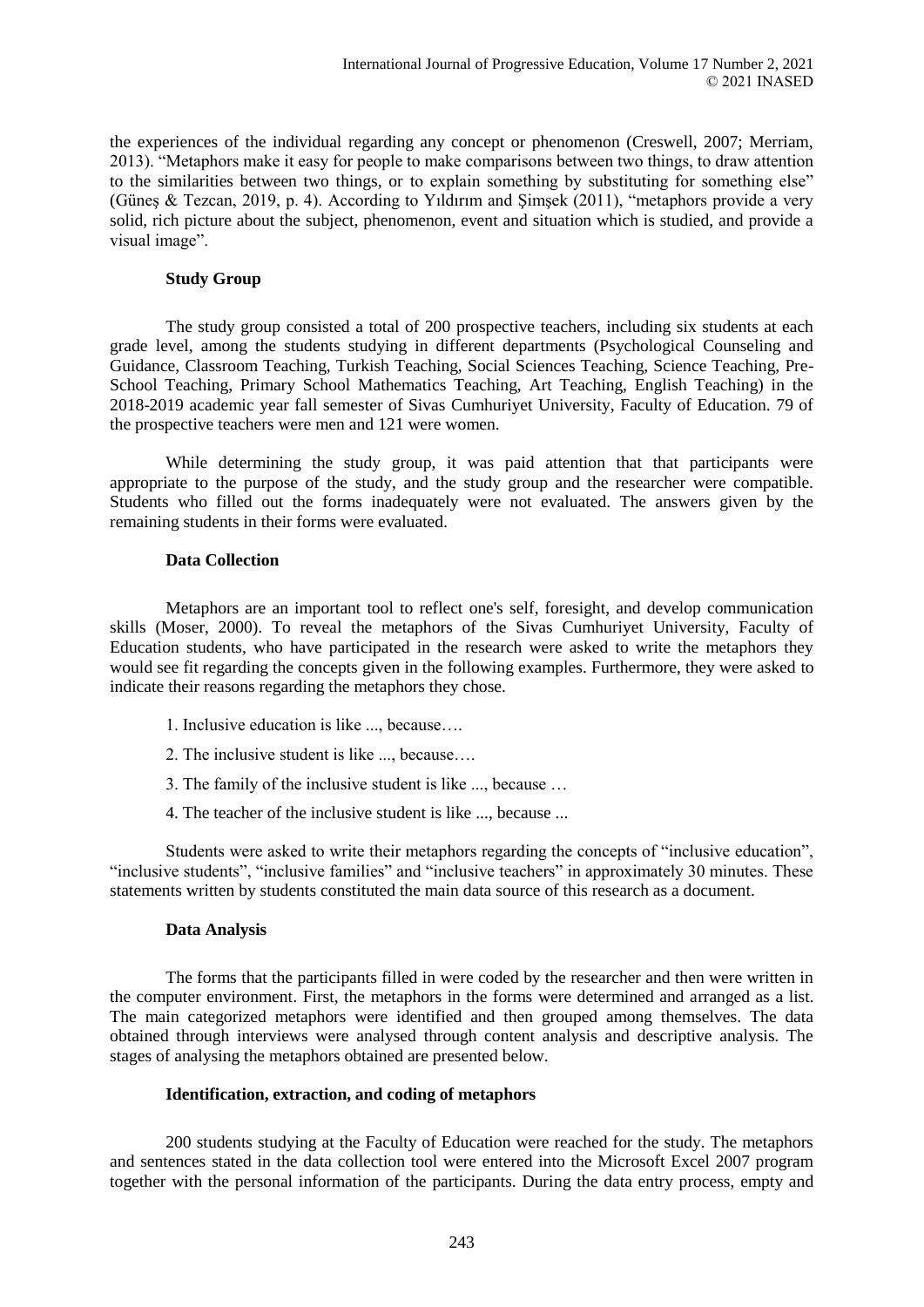missing forms, those which did not state metaphor, those which did not explain the reason for the metaphor even though they stated metaphor, or those that did not have a logical link with the motive were extracted. As a result, 32 of the written metaphors about inclusive education, 35 of the metaphors for the inclusive student, 43 of the metaphors for the inclusive student's family, and 37 of the metaphors for the inclusive student's teacher were extracted. Finally, evaluation of metaphors of participants were conducted through 168 for inclusive education, 165 for the inclusive student, 157 for the family of the inclusive student, and 163 for the teacher of inclusive students.

## **Category development**

296 forms and metaphors used were evaluated and examined in terms of the subject, source, and the relationship between the source and the subject. As aforementioned, evaluated number of metaphors consisted of 168 for inclusive education, 165 for the inclusive student, 157 for the family of the inclusive student, and 163 for the teacher of inclusive students. Each metaphor was associated with a particular theme, by considering what participants wrote in "Because" part. As a result, 12 different conceptual categories for inclusive education, 11 for inclusive students, 9 for inclusive students' families, and 11 for inclusive students' teachers were determined.

#### **Editing and Analysis of Data**

The obtained data, namely, metaphors, categories, and positive-negative perceptions, was recorded in Microsoft Excel 2007 program, examined, and transferred to the Microsoft Word program. The frequency values representing 168 valid metaphors and 12 categories for inclusive education, 165 metaphors and 11 categories for inclusive students, 157 metaphors, and 9 categories for the family of inclusive students, 163 metaphors, and 11 categories for teachers of inclusion students were examined. The themes created for a better understanding of the metaphors and categories produced at this stage are shown in the forms of tables. Positive and negative concepts of the participants are also included in these tables.

## **FINDINGS AND COMMENTARY**

In this part of the research, the metaphoric students' perceptions of the inclusive education, the inclusive student, the family of the inclusive student and the teacher of the inclusive student were collected and analysed under certain categories.

## **1-Examination of Metaphoric Perceptions Regarding Inclusive Education**

**Metaphors used regarding inclusive education:** According to the findings obtained as a result of the research, students who study at Sivas Cumhuriyet University, Faculty of Education produced a total of 168 valid metaphors regarding inclusive education. It was observed that four participants left this question blank. These metaphors are as follows:

Fruit that grows in the poor soil, sun, salt, shield, cane, painting, car, book, table, sky, rugs, olive pie, rope, strainer, climate, soil, water, cocktail, vegetable soup, garden, ocean, mining, flower, universal cluster, umbrella, therapy, glue, string, cooking, canvas, baby, path, knitting, team play, board, sun, shoes, border, puzzle, organ, flower garden, orchestra, salad, tomato basket, tape, cooking, street light, garden, playpen, visually impaired, rain, soup, teaching how to walk, food, sleep, socialize, sapling, tribune, tree, truck, birdhouse, Doing Farabi (A student exchange program similar to Erasmus in Turkey), knot, nest, making bouquet, family, sea, thread, casting a spell, flower community, breast milk, family, school, life cycle, Konya, cloud, heaven, forest, life, lifetime, boiled salt water, ashura (a kind of traditional Turkish pudding), ice cream, muscle, medicine, Turkish coffee, rainbow, house, Turlu (A traditional Turkish food similar to stew), apple, puzzle, trying different cigarettes, pier, bus, campus, play store, sugared water, processed iron, gold, paint, brewed tea,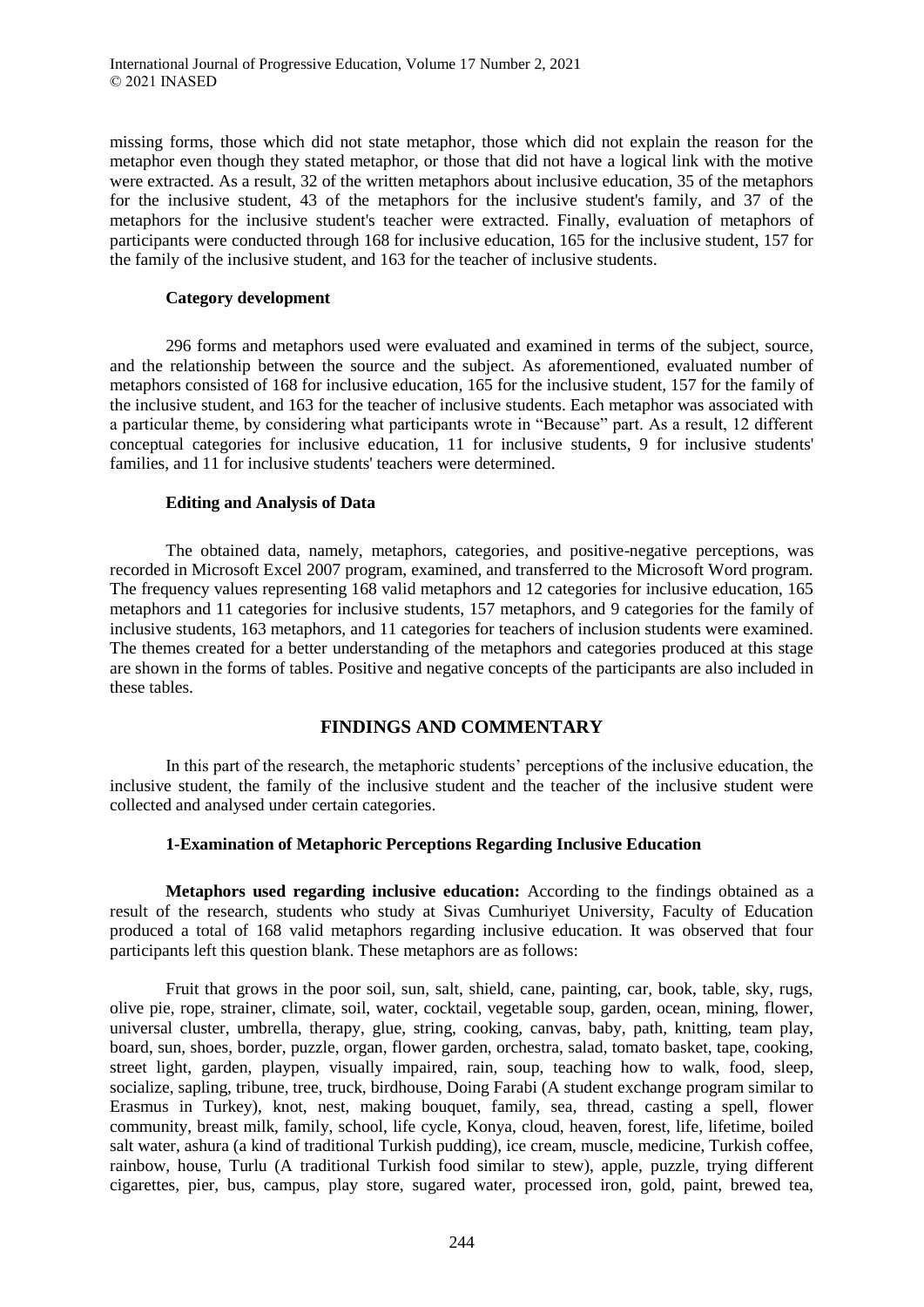carpenter, computer, game, fruit salad, wedding, mirror, intercultural synthesis, friendship, life water, treasure, oxygen, football competition, friend, mixed nuts, washing machine, basil, tree vaccine, strawberry, mixture, mixer, ball, anchor, compass, correction fluid, kitchen.

As seen above, water (7), flower (7), soil (6), family (6), sun (5), garden (4), puzzle (5) are the most preferred metaphoric expressions, regarding the metaphors which were chosen by the participants for inclusive education.

**Metaphor themes related to inclusive education.** 168 metaphors used for inclusive education were combined according to their similarities, and these metaphors were collected under 12 sub-themes.

| <b>Table 1. Metaphor Themes for Inclusive Education</b> |  |
|---------------------------------------------------------|--|
|---------------------------------------------------------|--|

| <b>Themes</b>                      | Number of participants (f) |
|------------------------------------|----------------------------|
| Nature                             | 35                         |
| Plant                              | 13                         |
| <b>Functional tools</b>            | 33                         |
| Art products                       | 6                          |
| Food                               | 21                         |
| Action                             | 12                         |
| Unity and solidarity               | 18                         |
| Fun and pleasure                   | 9                          |
| Human characteristics              | 15                         |
| Disciplinary and interdisciplinary | 3                          |
| Occupation                         |                            |
| Material value                     | 2                          |
| Total                              | 168                        |

As seen in the table above, when the metaphors used for inclusive education are combined and categorized, it has been observed that the most preferred metaphor theme is "nature", with 35 participants. The themes following the first one are as follows. "Functional tools" is in the second place with 33 participants, "Food ingredients" is in the third place with 21 participants, "Unity and solidarity" is in the fourth place with 18 participants, and "Human characteristics" is in the fifth place with 15 participants.

**a. Nature:** Metaphors used in this category were sun, sky, climate, soil, water, garden, ocean, flower garden, rain, bird's nest, sea, cloud, forest, rainbow, and oxygen, and they were preferred by 35 participants.

In this theme, seven participants used the "water" metaphor regarding inclusive education. For example, a participant stated that "Inclusive education is like water because it gives life".

**b. Plant:** Metaphors used in this category were fruit that grows in the poor soil, flowers, saplings, trees, and basil, and they were preferred by 13 participants.

In this theme, 7 people used the "flower" metaphor for inclusive education. For example, a participant wrote that "Inclusive education is like a flower because it is always different and special".

**c. Functional tools:** Metaphors used in this category were shield, walking stick, car, rope, strainer, umbrella, glue, rope, dashboard, shoes, tomato basket, tape, street light, truck, linen, medicine, pier, bus, play store, paint, computer, mirror, washing machine, wood vaccine, mixer, anchor, compass, correction fluid, kitchen, road, border, and were preferred by 33 participants.

In this theme, three participants used the "car" metaphor for inclusive education. For example, a participant stated that "Inclusive education is like a car as it needs fuel".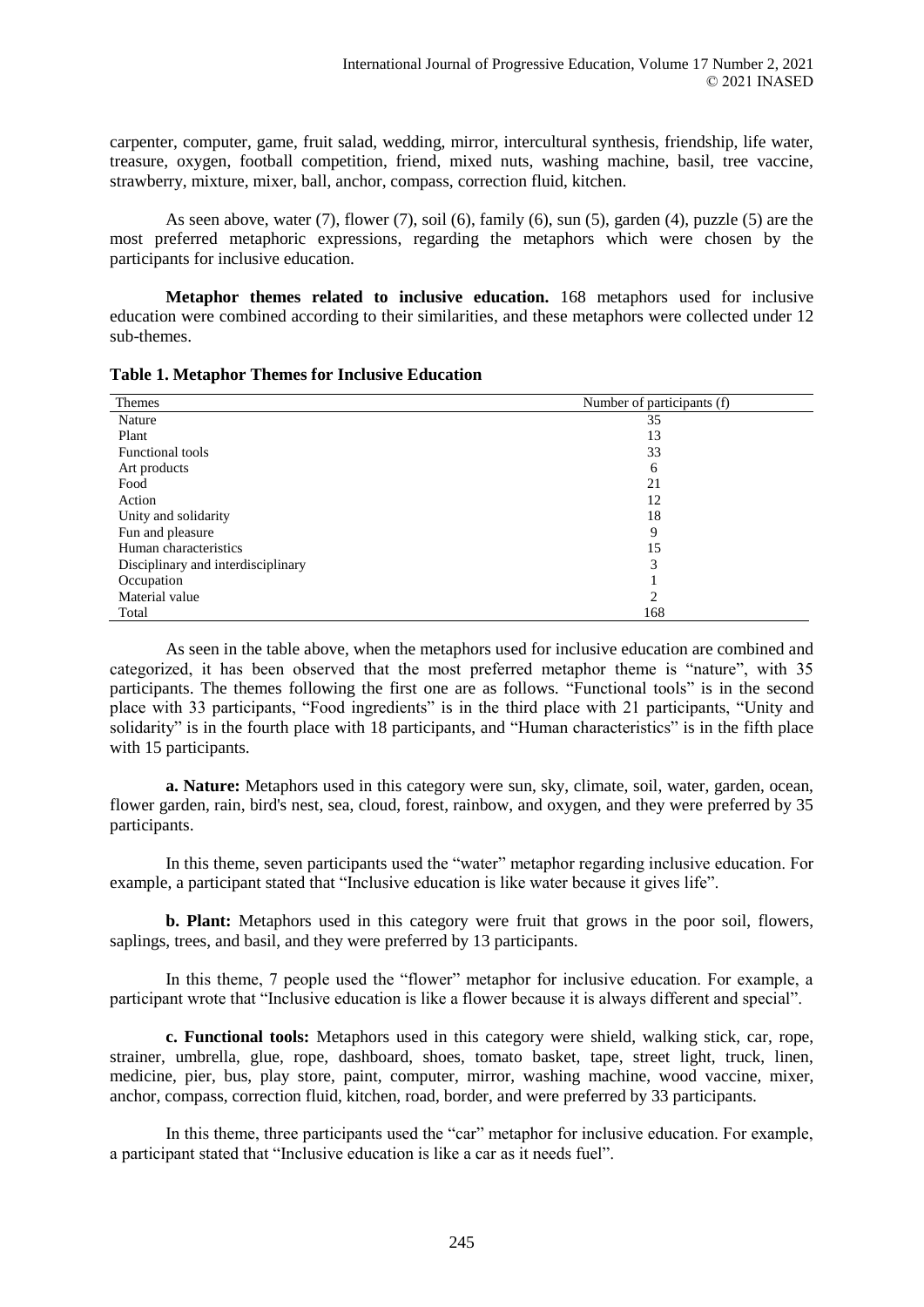**d. Art products:** Metaphors used in this category were painting, books, tables, rugs, and canvas, and were preferred by six participants.

In this theme, two participants used the "book" metaphor for inclusive education. For example, a participant wrote that "Inclusive education is like a book, as it contains multiple information about the problem and solution which leads to the resolution".

**e. Food:** Metaphors used in this category were salt, olive pie, cocktail, veggie soup, salad, soup, meal, ashura (A kind of traditional Turkish pudding), ice cream, Turkish coffee, turlu (A kind of traditional Turkish food similar to stew), apple, sugared water, tea, fruit salad, mixed nuts, and strawberry, and were preferred by 21 participants.

In this theme, two participants, for each metaphor, used "turlu, apple, and cocktail" metaphors for inclusive education. For example, a participant stated that "Inclusive education is like a turlu because there are many different people in it".

**f. Action:** Metaphors used in this category were mining, cooking, knitting, teaching how to walk, socializing, doing Farabi, making a bouquet, casting a spell, boiled salty water, trying different cigarettes, and processed iron, and preferred by 12 participants.

In this theme, two participants used the "cooking" metaphor for inclusive education. For example, a participant wrote that "Inclusive education is like cooking because it is a process that requires certain stages and patience".

**g. Unity and solidarity:** Metaphors used in this category were team play, orchestra, tribune, nest, family, floral community, school, campus, wedding, friend, mixture, wool ball, and knot, and were preferred by 18 participants.

In this theme, six participants used the "family" metaphor. For example, a participant stated "Inclusive education is like a family because it accommodates everyone".

**h. Entertainment and pleasure:** Metaphors used in this category were puzzle, playpen, crossword, football competition, and game, and preferred by nine participants.

In this theme, five participants used the "puzzle" metaphor for inclusive education. For example, a participant wrote "Inclusive education is like a puzzle because it makes sense when you put the pieces in the proper places".

**i. Human characteristics:** Metaphors used in this category were baby, organ, visually impaired, sleep, breast milk, life cycle, heaven, life, lifetime, muscle, hand, mother, life water, and Konya, and preferred by 15 participants.

In this theme, two participants have the "mom" metaphor for inclusive education. For example, a participant stated "Inclusive education is like a mother because she sees the student as her child".

**j. Disciplinary and interdisciplinary:** Metaphors used in this category were universal cluster, intercultural synthesis, and therapy, and preferred by three participants.

In this theme, a participant used the "intercultural synthesis" metaphor for inclusive education, and stated "Inclusive education is like intercultural synthesis because every different individual becomes beautiful when they are together".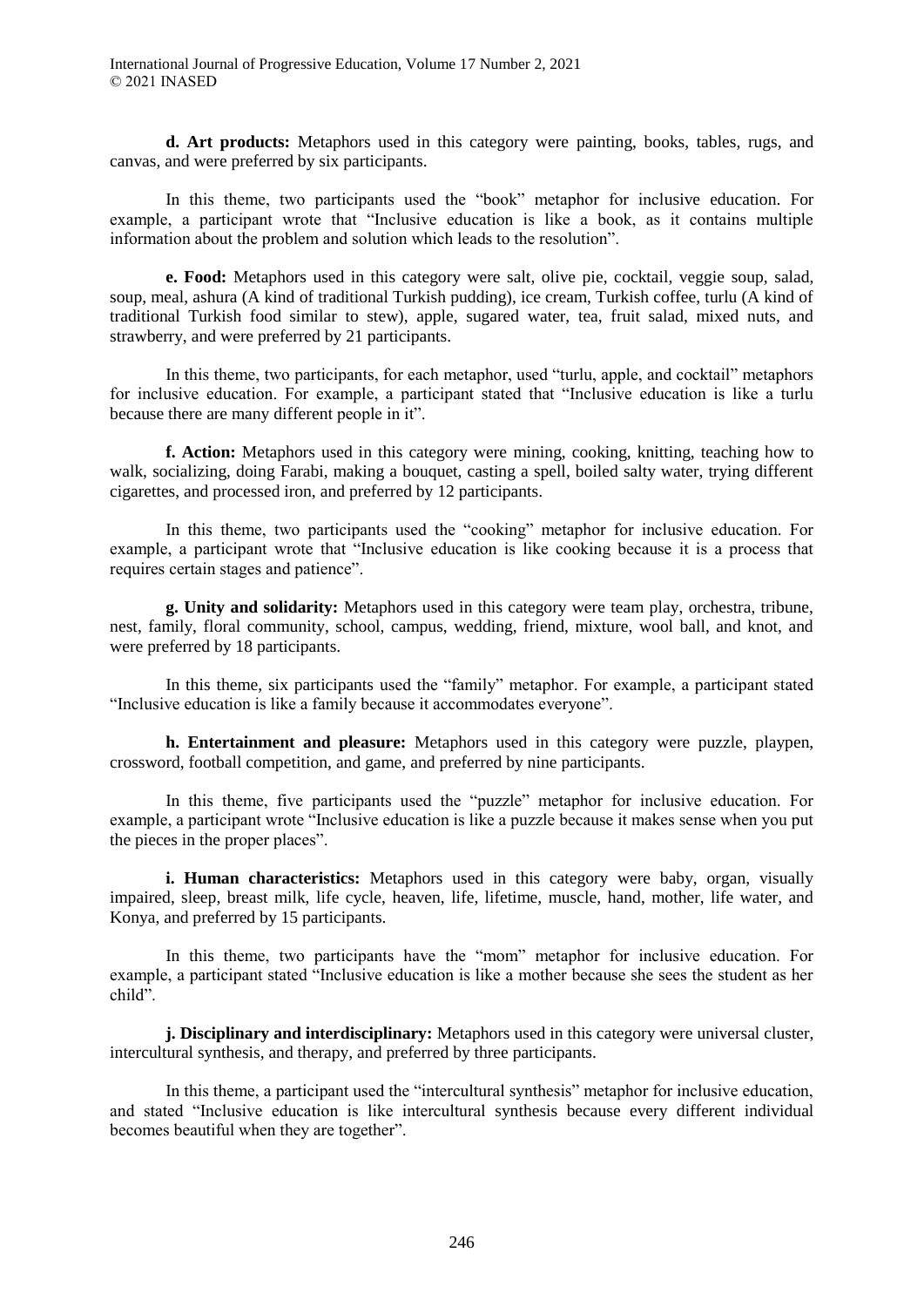**k. Occupation:** Metaphor used in this category was carpenter, and preferred by one participant.

In this theme, a participant used the "carpenter" metaphor for inclusive education, and stated "Inclusive education is like a carpenter because it surfaces as it works"

**l. Material value:** Metaphors used in this category were gold and treasure, and preferred by two participants.

In this theme, a participant used the "gold" metaphor for inclusive education, and stated "Inclusive education is like gold because it needs to be polished".

## **2-Examination of Metaphoric Perceptions Regarding the Inclusive Student**

**Metaphors used regarding inclusive education:** According to the findings obtained as a result of the research, participants produced a total of 165 valid metaphors regarding the inclusive student. It was observed that four participants left this question blank. These metaphors are as follows.

Painting, book, canvas, table, art, flower, tree, branch, orchid, waterless flower, endemic plant, cactus, snowdrop, tulip in rose garden, unopened flower, violet, wheat, rose, root of tree, plane tree, sapling, white rose, pale flower, seed, grafted branch, sunflower, four leaf clover, chamomile with missing petals, unprocessed jewel, pearl grain, gemstone, diamond, iron, raw gold, ruby, treasure, hidden treasure, magnet, coal, blank sheet, tabula-rasa, country, undiscovered continent, white swan, ugly duckling, cat, bee, kitten, lamb, ant wing broken bird, albino lion, dough, olive, sugar, fruit, tea, caviar, salt, cloud, clear water, sun, sea, clay, oasis, garden, rain, soil, star, source, rainbow, butt, child that doesn't grow, angel, farmer, newborn baby, sibling, regular student, apprentice, child, disappearing climber, ambassador, big brother, scout, car, pen, laundry, chair with missing foot, ship, application to be updated, rope, bottle, road, patch, black box, symbol, bowling ball, play dough, new player, game room, rainbow blue, white.

As seen above, when the metaphors used by the attendants for the inclusive student were examined, flower (32) and newborn baby (10) were the most preferred metaphors.

**Metaphor themes for the inclusive student:** The 165 metaphors used for the inclusive student were combined according to their similar characteristics, and these metaphors were collected under 11 sub-themes.

| Themes                           | Number of participants (f) |
|----------------------------------|----------------------------|
| Art                              |                            |
| Plant                            | 60                         |
| Mineral-Material                 | 19                         |
| Discipline and interdisciplinary | 4                          |
| Animal                           | 12                         |
| Food                             |                            |
| Nature                           | 17                         |
| Human characteristics            | 21                         |
| Color                            | $\overline{c}$             |
| <b>Functional tools</b>          | 12                         |
| Fun and pleasure                 | 4                          |
| Total                            | 165                        |

**Table 2. Metaphor Themes for Inclusive Students** 

As seen in the table above, when the metaphors used for inclusive education are combined and categorized, the most preferred metaphor theme is "plant", with 60 participants. Following it, "human and human values" is in the second place with 21 participants, "those which express mine and material value" is in the third place with 19 participants, "nature and beings in nature" is in the fourth place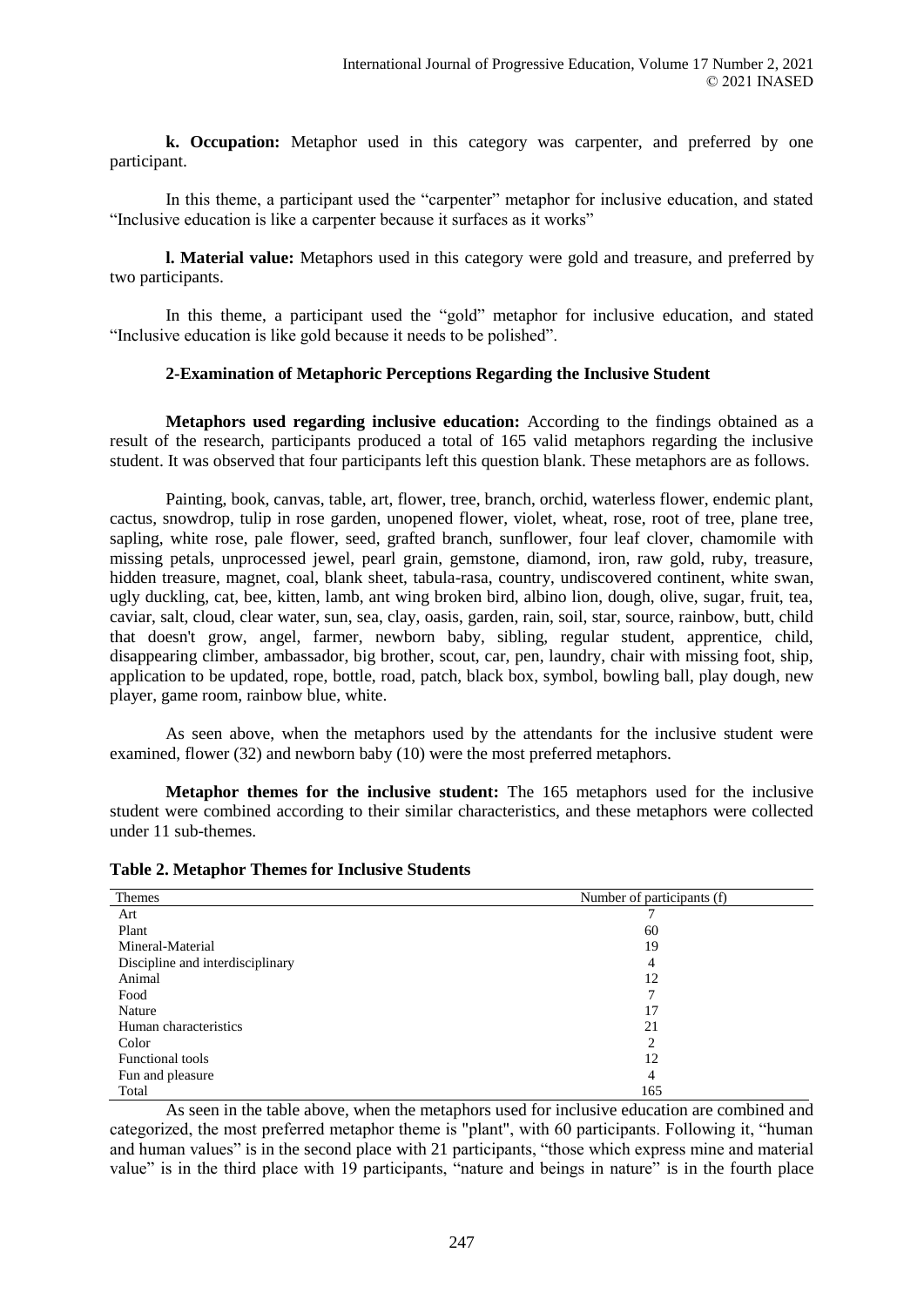with 17 participants, "animal" and "functional tools" themes share the fifth place with 12 participants each.

**a. Art:** Metaphors used in this category were painting, book (2), canvas, painting (2), and art, and preferred by seven participants.

In this theme, two people, for each metaphor, used the "book, table" metaphors for the inclusive student. For example, a participant stated "Inclusion student is like a book because s/he changes the way people view life".

**b. Plant:** Metaphors used in this category were flower (32), tree (2), branch, orchid (2), nonwatered flower, endemic plant (3), cactus (2), snowdrop, tulip in a rose garden, unopened flower, violet, wheat, rose, the root of a tree, plane tree, sapling, white rose, pale flower, seed (2), inoculated branch, sunflower, four-leaf clover, and deficient chamomile, and preferred by 60 participants.

In this theme, 32 participants used the "flower" metaphor for the inclusive student. For example, a participant wrote "The inclusive student is like a flower because s/he flourishes as s/he is being taken care of".

**c. Mineral-Material:** Metaphors used in this category were unprocessed jewellery, pearl grain (3), gemstone (2), diamond (2), iron, raw gold (3), ruby, treasure, hidden treasure, magnet, and coal (3), and preferred by 19 participants.

In this theme, three participants, for each, used the coal, raw gold, pearl grain" metaphors for the inclusive student. For example, a participant said "Inclusive student is like coal because s/he turns into a diamond".

**d. Disciplinary and Interdisciplinary:** Metaphors used in this category were empty plate (2), country, and undiscovered continent, and preferred by four participants.

In this theme, two participants used the "empty plate" metaphor for the inclusive student. For example, a participant s stated "Inclusive student is like a blank plate because a regular development shapes him/her".

**e. Animal:** Metaphors used in this category were white swan, ugly duckling, cat (4), bee (2), lamb, ant, a bird with a broken wing, and albino lion and preferred 12 participants.

In this theme, four participants used the "cat" metaphor for the inclusive student. For example, a participant wrote "Inclusive student is like a cat because s/he needs protection".

**f. Food:** Metaphors used in this category were dough, olive, sugar, fruit, tea, caviar, and salt, and preferred by seven participants.

The participants in this theme used "dough, olive, sugar, fruit, tea, caviar, salt" metaphors for the inclusive student. For example, a participant wrote "Inclusive student is like dough because you can give him/her any shape you want".

**g. Nature:** Metaphors used in this category were cloud, clear water, sun (3), sea, clay, oasis, garden, rain (2), earth, star, spring, rainbow (2), and cigarette butt, and preferred by 17 participants.

In this theme, three participants used the "sun" metaphor for the inclusive student. For example, a participant stated "Inclusive student is like the sun because s/he illuminates".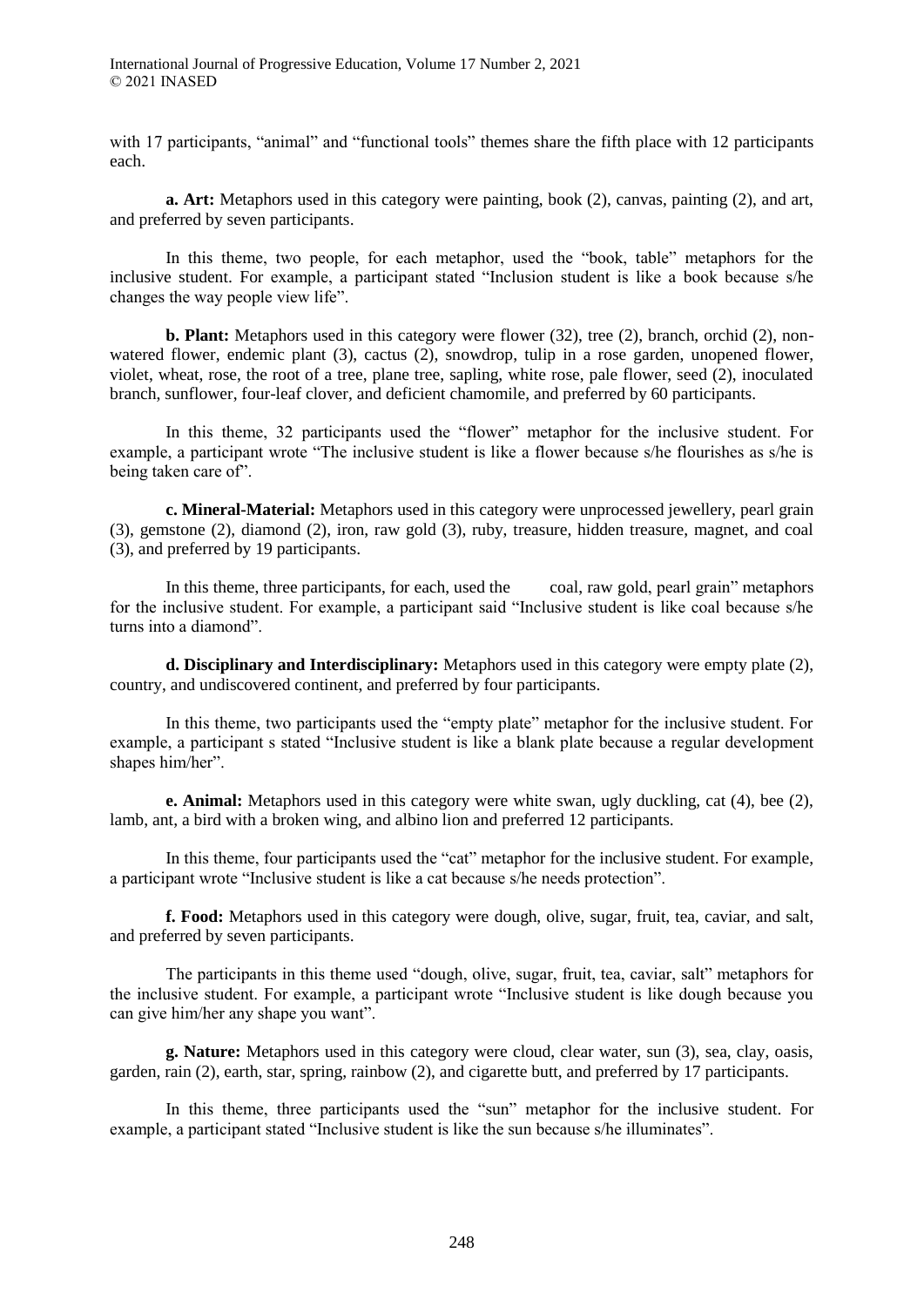**h. Human Characteristics:** Metaphors used in this category were kid who does not grow up, angel, farmer, new-born baby (10), sibling, normal student, apprentice, child, disappearing climber, ambassador, big brother, and scout preferred by 21 participants.

In this theme, 10 participants used the "new-born baby" metaphor for the inclusive student. For example, a participant stated "Inclusive student is like a new-born baby because s/he requires attention".

**i. Color:** Metaphors used in this category were rainbow blue and white and preferred by two participants.

The people in this theme used "rainbow blue, white" metaphors for the inclusive student. For example, a participant has stated "Inclusive student is like white because s/he enlightens us".

**j. Functional Tools:** Metaphors used in this category were car, pencil, laundry, chair with a missing foot, ship, application to be updated, rope, bottle, road, patch, black box, and symbol, and preferred by 12 participants.

The participants in this theme used "car, pencil, laundry, chair with missing foot, ship, application to be updated, rope, bottle, road, patch, black box, symbol" metaphors for the inclusive student. For example, a participant wrote "Inclusive student is like a car because s/he has to be used with care".

**k. Entertainment and Pleasure:** Metaphors used in this category were bowling ball, play dough, new player, and game hall preferred by four participants.

The participants in this theme used **"**Bowling ball, play dough, new player, game room" metaphors for the inclusive student. For example, a participant wrote "Inclusive student is like a bowling ball because s/he has to be hold tight."

## **3-Examination of Metaphoric Perceptions Regarding the Family of the Inclusive Student**

**The metaphors used for the family of the inclusive student:** According to the findings obtained as a result of the research, participants produced a total of 158 valid metaphors about the family of the inclusive student. It was observed that four participants left this question blank. These metaphors are as follows.

Flowing water river, pole star, rainbow, garden, water, soil, fertile soil, mountain, tree, forest, fire, plane tree, planet, sky, rock, tree branch, world, sun, nature, bird's nest, tree trunk, river, mother, bird, cat-seen mouse, oyster, bee, lion, protection bird, sturgeon, key, sword, vase, traffic sign, column, lamp, pier, truck, coat, alarm clock, shield, google, piggy bank, flowerpot, computer, tape, cap, cigarette pack, armor, abutment, detergent, bridge, equipment, light, pencil case, technology, closed box, pickle, salt, spice, tea without sugar, tea, five, warrior, manager, psychological counselor, miner, collector, detective, farmer, teacher, book writer, guide, assistant, police, security guard, master, teacher attending the most important lesson, sarraf, gardener, cook apprentice, construction, building, supporting wall, library, wall, art museum, bank, house, wagon, ordeal, state, army, horror tunnel toy, music, angler, the basis of the puzzle, fairy tale hero, eye, treasure holder, mother, time, invention, stone of patience, leader, corner of heaven, eternal day, backbone, cruise, old man, steel, mercury, diamond.

As seen above, when the metaphors used by the participants in the inclusive students' family are examined, it is that the most preferred metaphors are soil (10), water (8), plane tree (4), patience stone  $(4)$ , house  $(3)$ , tree  $(3)$ , and mountain  $(3)$ .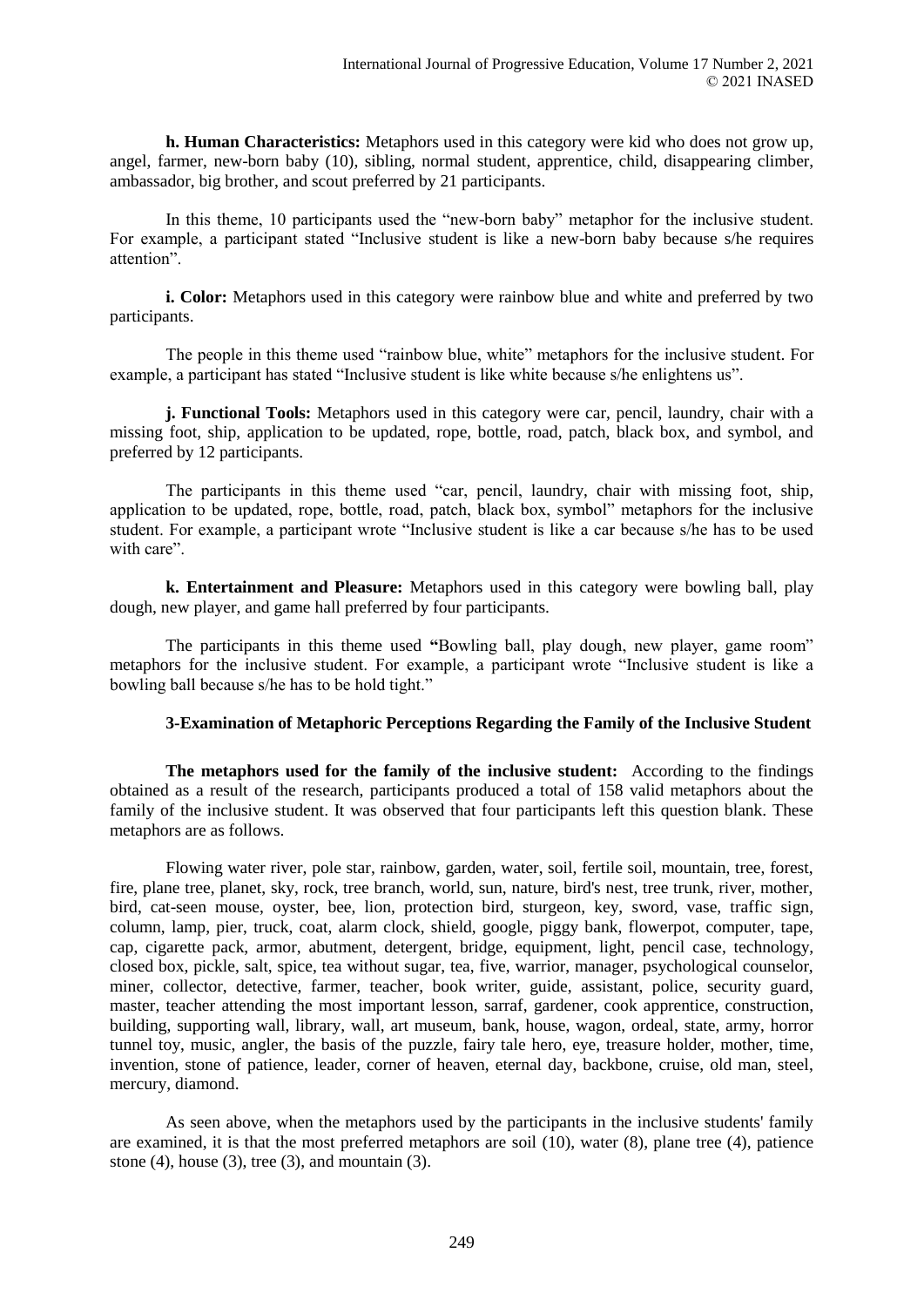**Metaphor themes of the inclusive student's family.** 158 metaphors used for the family of inclusive students were combined according to their similar characteristics and these metaphors were collected under 9 sub-themes.

| Themes                  | Number of people (f) |
|-------------------------|----------------------|
| Nature                  | 52                   |
| Animal                  | 8                    |
| <b>Functional tools</b> | 28                   |
| Food                    |                      |
| Occupation group        | 22                   |
| Location and structure  | 14                   |
| Fun and pleasure        |                      |
| Human characteristics   | 21                   |
| Mineral-Material        | 3                    |
| Total                   | 158                  |

**Table 3. Metaphor Themes for the Family of Inclusive Students** 

As seen in the table above, when the metaphors used for the family of the inclusive student are combined and categorized, the most preferred metaphor theme, is "Nature and beings in nature" with 52 participants. The themes following the first one are as follows. "Functional tools" is in the second place with 28 participants, "Occupation group" is in the third place with 22 participants, "Expressions of human and human value" is in the fourth place with 21 participants, and "Statements expressing location and structure" is in the fifth place with 14 participants.

**a. Nature:** Metaphors used in this category were flowing water, polar star, rainbow, garden, water, soil, fertile soil, mountain, tree, forest, fire, plane tree, planet, sky, rock, tree branch, earth, sun, nature, bird's nest, tree trunk, and river, and preferred by 52 participants.

In this theme, 10 participants used the "soil" metaphor for the inclusive student's family. For example, a participant said "The family of the inclusive student is like soil because the flower grows in the soil".

**b. Animal:** Metaphors used in this category were mother bird, a cat which has seen a mouse, oyster, bee, lion, guardian bird, and sturgeon, and preferred by eight participants.

In this theme, two participants used the "oyster" metaphor for the family of the inclusive student. For example, a participant stated "The inclusive student's family is like an oyster because they hide pearl in them."

**c. Functional tools:** Metaphors used in this category were key, sword, vase, traffic sign, column, lamp, pier, truck, coat, alarm clock, shield, google, piggy bank, flowerpot, computer, tape, container, cigarette pack, armor, abutment, detergent, bridge, equipment, light, pencil box, technology, and closed box, and preferred by 28 participants.

In this theme, three participants used the "pot" metaphor for the family of the inclusive student. For example, a participant wrote "Inclusive student's family is like a flowerpot because the student grows up there."

**d. Food:** Metaphors used in this category were pickle, salt, spice, unsweetened tea, and five tea, and preferred by five participants.

In this theme, the "spice" metaphor was used for the family of the inclusive student. For example, a participant said "Inclusive student's family is like spice because they must be in collaboration".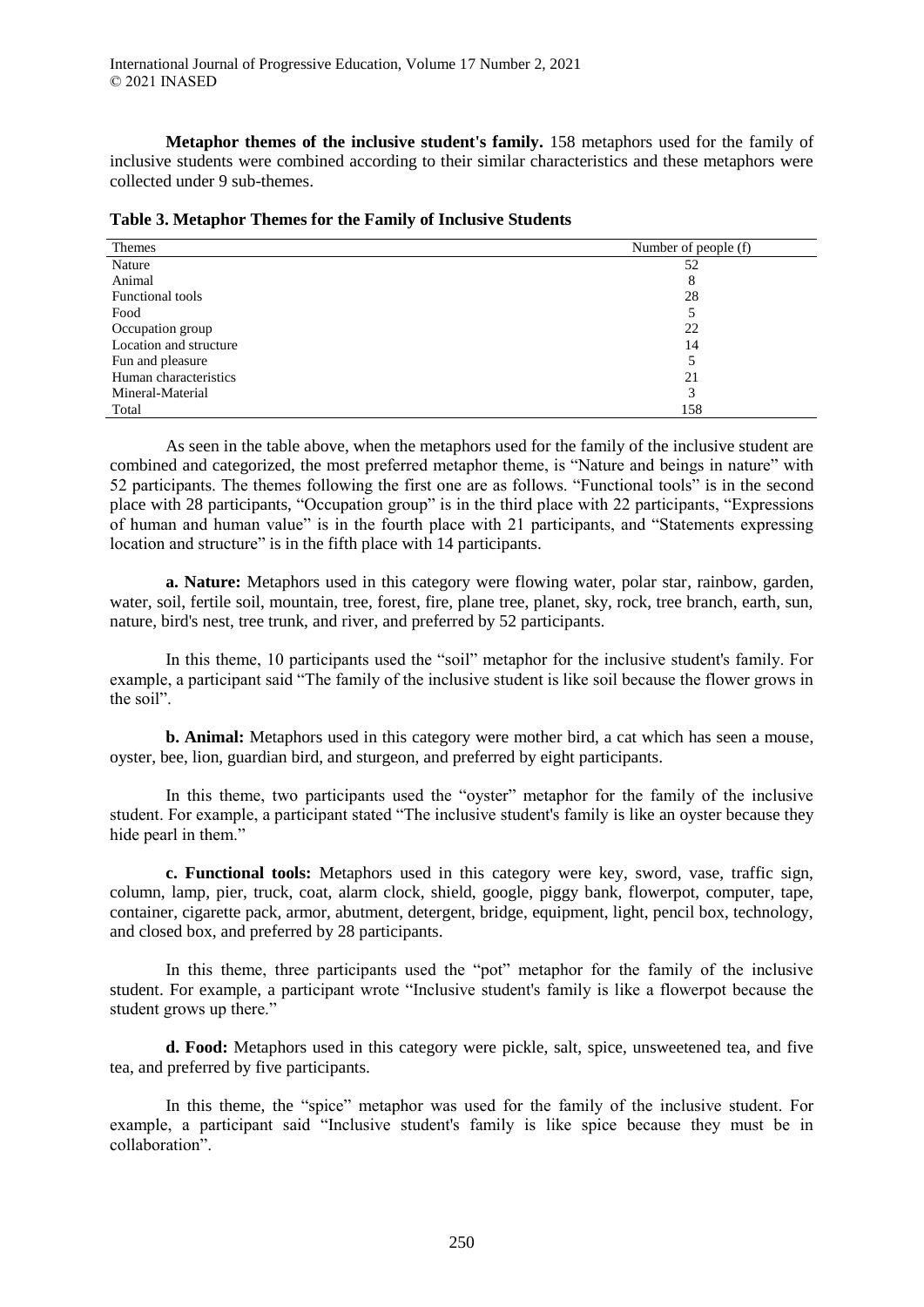**e. Occupation:** Metaphors used in this category were warrior, manager, psychological counsellor, miner, collector, detective, farmer, teacher, book writer, guide, assistant, police, security guard, master, teacher who attends the most important lesson, moneylender, gardener, and cook apprentice, and preferred by 22 participants.

In this theme, two participants, for each metaphor, used the "warrior, detective, farmer, teacher" metaphors for the family of the inclusive student.

**f. Location and structure:** Metaphors used in this category were construction, building, supporting wall, library, wall, art museum, bank, house, wagon, ordeal, state, and army, and preferred by 14 participants.

In this theme, three participants used the "home" metaphor for the family of the inclusive student. For example, a participant stated "Inclusive student's family is like home because it contains, it includes different people".

**g. Entertainment and pleasure:** Metaphors used in this category were horror tunnel, toys, music, Fenerbahce fans, and the basis of the puzzle, and preferred by five participants.

In this theme, the "toy" metaphor has been used for the family of the inclusive student. For example, a participant said "The inclusive student's family is like a toy because it makes an effort to make him/her happy.".

**h. Human characteristics:** Metaphors used in this category were fairy tale hero, eye, treasure holder, mother, time, invention, patience stone, leader, corner of heaven, endless day, spine, ship traveler, and old man, and preferred by 21 participants.

In this theme, four participants used the "patience stone" metaphor for the family of the inclusive student. For example, a participant wrote "Inclusive student's family is like a stone of patience because the family has a big task.".

**i. Mineral-material:** Metaphors used in this category were steel, mercury, and diamond, and preferred by three participants.

In this theme, the "diamond" metaphor was used for the family of the inclusive student. For example, a participant said "Inclusive student's family is like a diamond because the parents are so valuable.".

## **4-Examination of Metaphoric Perceptions of the Teacher of the Inclusive Student**

**The metaphors used for the teacher of the inclusive student:** According to the findings obtained as a result of the research, participants produced a total of 161 valid metaphors about the teacher of the inclusive student. It was observed that four participants left this question blank. These metaphors are as follows.

Water, sun, mirror, candlelight, cotton, star, universe, sun, exploration, lantern, sun, water and sun, family, light, cook, gardener, sun, compass, miner, gardener, gardener, gardener, family, mother, life water, genius, guide, lantern, jewelry box, sun, guide, sun, gardener, family, pole star, team coach, compass, gardener, gardener, pole star, chair, vizier, star, family, pencil, earth, water, night light, gardener, reading book, glue, library, earth, sun, sun, sun, person touching the heart, surprise egg, water, earth, mining worker, parent, family, god, koala, diamond master, park, bee, water, sun, compass, sun, light, flower, sun, sun, florist, mother, light, tap, bee, mine worker, cotton, wolf, rain, traffic sign, daisy, sun, sugar, air, light, hero, wolf, moon, earth, cook, fire, puzzle person, heels, ashura, sun, world, nature, doctor, miner, world, gardener, rain, artist, candle, leader, water, lamp,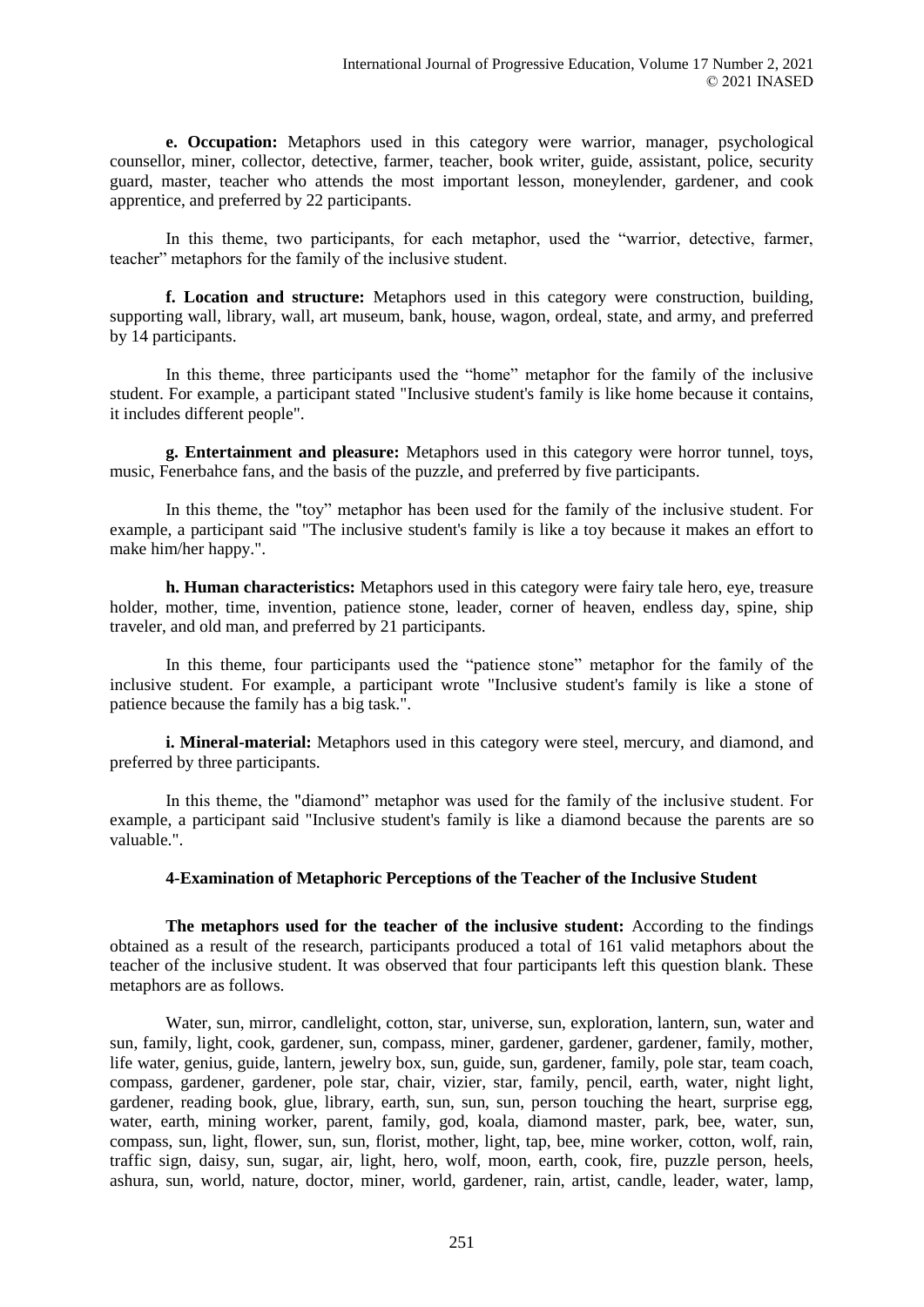flower, light, painter, smoker, water, driver, traffic police, coach, conductor, brush, painter, angel, mother, water canal, carpenter, guide, team coach, tree, mother, rain, light, gas in the air, painter, angel of goodness, family, friend, sun, pole star, guide sun, big brother, big sister, justice, water, softener, black seed, meteorologist, builder, hops, ivy, market, angel, master, captain, cook, rescue team, spelling guide, cook.

As seen above, when the metaphors used by the participants in the study for the teacher of the inclusive student were examined, the most preferred metaphors were sun (20), gardener (9), water (7), light  $(6)$ , family  $(7)$ .

**Metaphor themes regarding the inclusive student's teacher:** 161 metaphors used for the teacher of the inclusive student were combined according to their similar characteristics and these metaphors were gathered under 11 sub-themes.

| Table 4. Metaphor Themes Regarding the Teacher of the Inclusive Student |                      |
|-------------------------------------------------------------------------|----------------------|
| <b>Themes</b>                                                           | Number of people (f) |
|                                                                         |                      |

| <i>i</i> ileliles      | Number of beople (1) |
|------------------------|----------------------|
| Nature                 | 53                   |
| Plant                  | 8                    |
| Unity and solidarity   | 15                   |
| Location and structure | 4                    |
| Functional tools       | 20                   |
| Occupation group       | 45                   |
| Action                 | 4                    |
| Pleasure and play      |                      |
| Religious values       | 4                    |
| Animal                 |                      |
| Food                   | 2                    |
| Total                  | 161                  |

As seen in the table above, when the metaphors used for the teacher of the inclusive student are combined and categorized, the most preferred metaphor theme is "Concepts about nature" with 53 participants. The themes following the first one are as follows. "Professional group" is in the second place with 45 participants, "Functional tools" is in the third place with 20 participants, "Concepts expressing unity and solidarity" is in the fourth place with 15 participants, and "plant" is in the fifth place with eight participants.

**a. Nature:** Metaphors used in this category were Sun (20), Water (7), Star (2), Universe, Light (6), Polar Star (3), Rain (3) Weather (2), Moon, Earth (4), Fire, Earth (2), and Nature, and preferred by 53 participants.

In this theme, three participants used the "rain" metaphor for the teacher of the inclusive student. For example, a participant said "The teacher of the inclusive student is like rain because it brings life to many living things with its drops, making nature green".

**b. Plant:** Metaphors used in this category were Flower (2), Cotton (2), Daisy, Tree, Nigella, and Ivy, and preferred by eight participants.

In this theme, two participants used the "flower" metaphor for the teacher of the inclusive student. For example, a participant said "The inclusive student is like a flower because s/he is very special".

**c. Unity and Solidarity:** Metaphors used in this category were Family (7), Parent, Friend, Mother (4), and Big Brother (2), and preferred by 15 participants.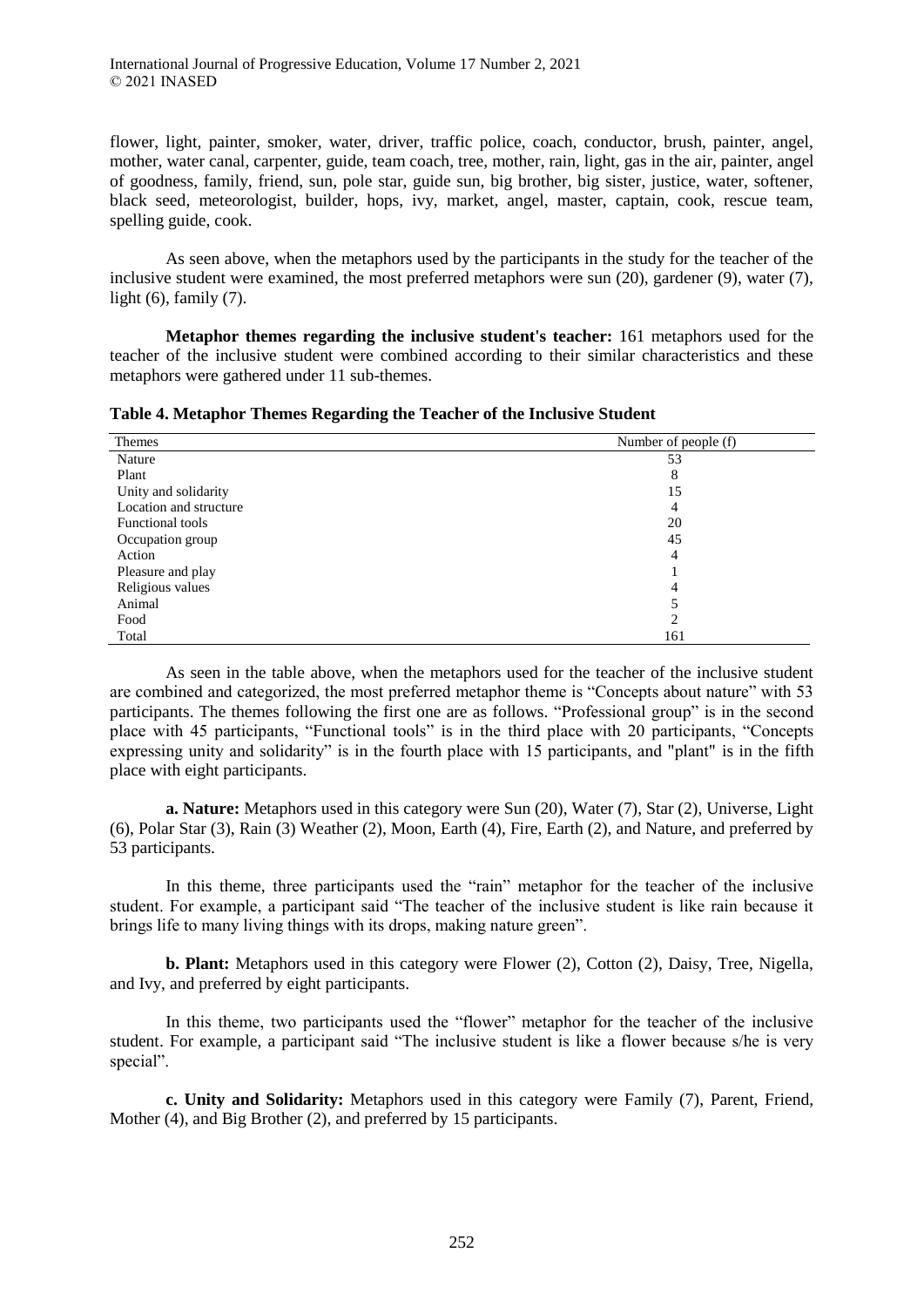In this theme, four participants used the "mom" metaphor for the teacher of the inclusive student. For example, a participant said "The teacher of the inclusive student is like a mother because she protects and watches over".

**d. Location and Structure:** Metaphors used in this category were Library, Park, Water channel, and Market, and preferred by four participants.

In this theme, a participant used the "water channel" metaphor for the teacher of the inclusive student, and stated "The teacher of the inclusive student is like a water channel because it is necessary to water the flowers".

**e. Functional Tools:** Metaphors used in this category were Mirror, Flashlight (2), Compass (3), Jewelry box, Chair, Pen, Night light, Adhesive, Tap, Traffic sign, High heel shoe, Candle, Lamp, Brush, Softener, Spelling guide, and Candle Light, and preferred by 20 participants.

In this theme, two participants used the "flashlight" metaphor for the teacher of the inclusive student. For example, a participant said "The teacher of the inclusive student is like a flashlight because it reveals things by shining light onto them".

**f. Occupation:** Metaphors used in this category were Explorer, Cook (4), Gardener (9), Human Master, Seller of Sherbet, Master, Captain, Rescue team, Miner (4), Guide (4), Team coach (2), Carpenter, Vizier, Meteorologist, Diamond master, Florist, Hero, Doctor, Artist, Leader, Painter (3), Driver, Traffic police, Technical team coach, and Maestro, and preferred by 45 participants.

In this theme, the participants used "carpenter, vizier, driver, seller of sherbet" metaphors for the teacher of the inclusive student. For example, a participant said "The teacher of the inclusive student is like a carpenter because s/he processes his students".

**g. Action:** Metaphors used in this category were reading books, making puzzles, smoker, and person touching the heart, and preferred by four participants.

In this theme, a participant used the "person touching the heart" metaphor for the teacher of the inclusive student, and stated "The teacher of the inclusive student is like the person who touches the heart because s/he creates awareness".

**h. Pleasure and Play:** Metaphor used in this category was the surprise egg, and preferred by a participant.

In this theme, a participant used the "surprise egg" metaphor for the teacher of the inclusive student, and stated "The teacher of the inclusive student is like a surprise egg because each teacher looks at the student differently".

**i. Religious Values:** Metaphors used in this category were Allah (God), Angel (2), and Guardian Angel, and preferred by four participants.

In this theme, the participants used "Allah, angel, guardian angel" metaphors for the inclusive student's teacher. For example, a participant said "The teacher of the inclusive student is like an angel because s/he does not discriminate".

**j. Animal:** Metaphors used in this category were Koala, Bee (2), and Wolf (3), and preferred by six participants.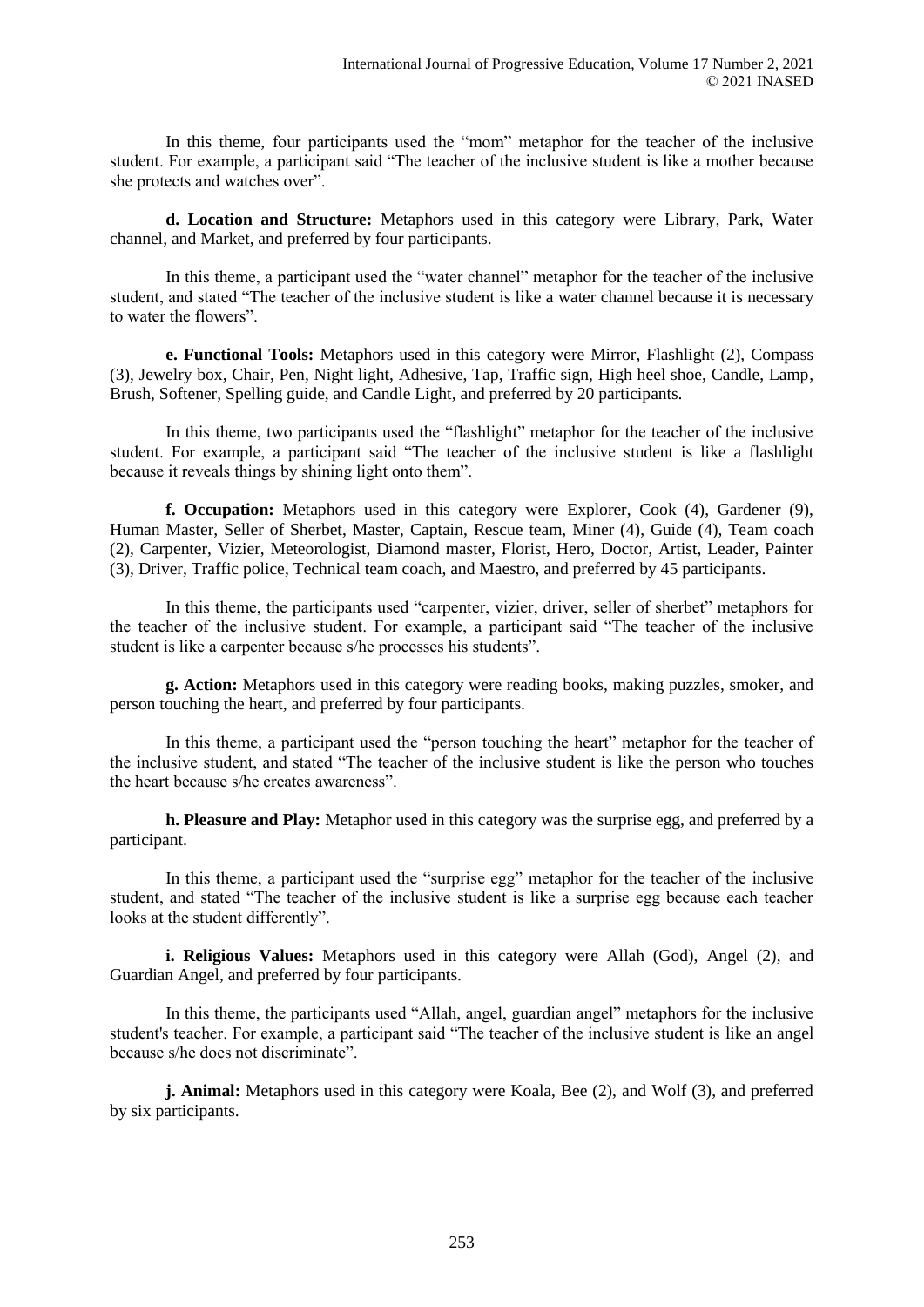International Journal of Progressive Education, Volume 17 Number 2, 2021 © 2021 INASED

In this theme, the participants used "koala, bee, wolf" metaphors for the inclusive student's teacher. For example, a participant said "The teacher of the inclusive student is like a wolf because s/he is a leader".

**k. Food:** Metaphors used in this category were Ashura and Sugar, and preferred by two participants.

In this theme, participants used "ashura, sugar" metaphors for the teacher of the inclusive student. For example, a participant wrote "The teacher of the inclusive student is like ashura because s/he brings people together".

## **CONCLUSION AND RECOMMENDATIONS**

In this study, the metaphoric perceptions of the students studying at Sivas Cumhuriyet University Faculty of Education regarding the concepts of "inclusive education, the inclusive student, the family of the inclusive student, the teacher of the inclusive student" were examined. 12 types of metaphors for inclusive education, 11 types for the inclusive student, 9 types for the family of the inclusive student, and 11 types of metaphors for the teacher of the inclusive student were produced. Metaphors regarding inclusive education were produced on the theme of "nature" the most, and on the theme of "occupation" the least.

The fact that the concept of nature has a positive connotation indicates that prospective teachers have a positive attitude towards inclusive education. As a matter of fact, using the "profession" theme at least shows that inclusive education means more than just a profession. This result is in parallel with the other studies. Gürsoy, Aral, Öz, and Aysu (2019) stated in their study that the metaphors of teachers regarding inclusive education are "slow and hard, special attention, love and patience, difference, socialization and equal conditions". In the study of Kumaş and Süer (2020), the concepts of nature are at the top in the metaphors created in the special education theme. In the study of Yazıcıoğlu (2019), the metaphor of "rainbow" was used the most among the metaphors regarding inclusive education. The rainbow metaphor used in this work refers to understanding differences. These studies, which are given as examples in the literature, show that most of the teachers or prospective teachers adopt a positive attitude towards inclusive education. In the study conducted by Akman, Uzun, and Yazıcı (2018), teachers' and prospective teachers' opinions about inclusive education were included. "Preschool teacher candidates stated that inclusive education is important; because every child has the right to education and equal opportunities and they see it as an important step for the socialization of children with special needs. On the other hand, preschool teachers emphasized the importance of supporting the developmental areas of the child. In their study, Mertoğlu, Sarı, Pusmaz, Balçın (2020) found that the opinions of prospective teachers who received inclusive education were more positive about inclusion.

Metaphors regarding the inclusive student were produced the most in the "plant" theme, and the least in the "color" theme. In the study conducted by Altıntaş, Baykan, Kahraman, and Altıntaş (2015) for prospective science teachers, the results indicated that participants produced metaphors mostly through the metaphor of the flower.

In another study, Kapucu, Aydoğdu and Benli, (2020) it is stated, "Considering the metaphors used about inclusion students, it is seen that the theme of innocence is generally at the forefront. This perception may be that teachers and students are careful to be more sensitive when choosing their behavior towards inclusion students". The fact that some of the metaphors used in this study are "delicate grass" and "cactus" supports the findings in this article. In the study conducted by İlik and Deniz (2019), it is stated that most of the branch teachers have a positive attitude towards the inclusion students in their class. On the other hand, in the study of Perceptions of Preschool Prospective Teachers for Children with Special Needs by Kardeş and Taşkın (2020), it was seen that the first words that came to mind of teacher candidates when they talk about special needs children were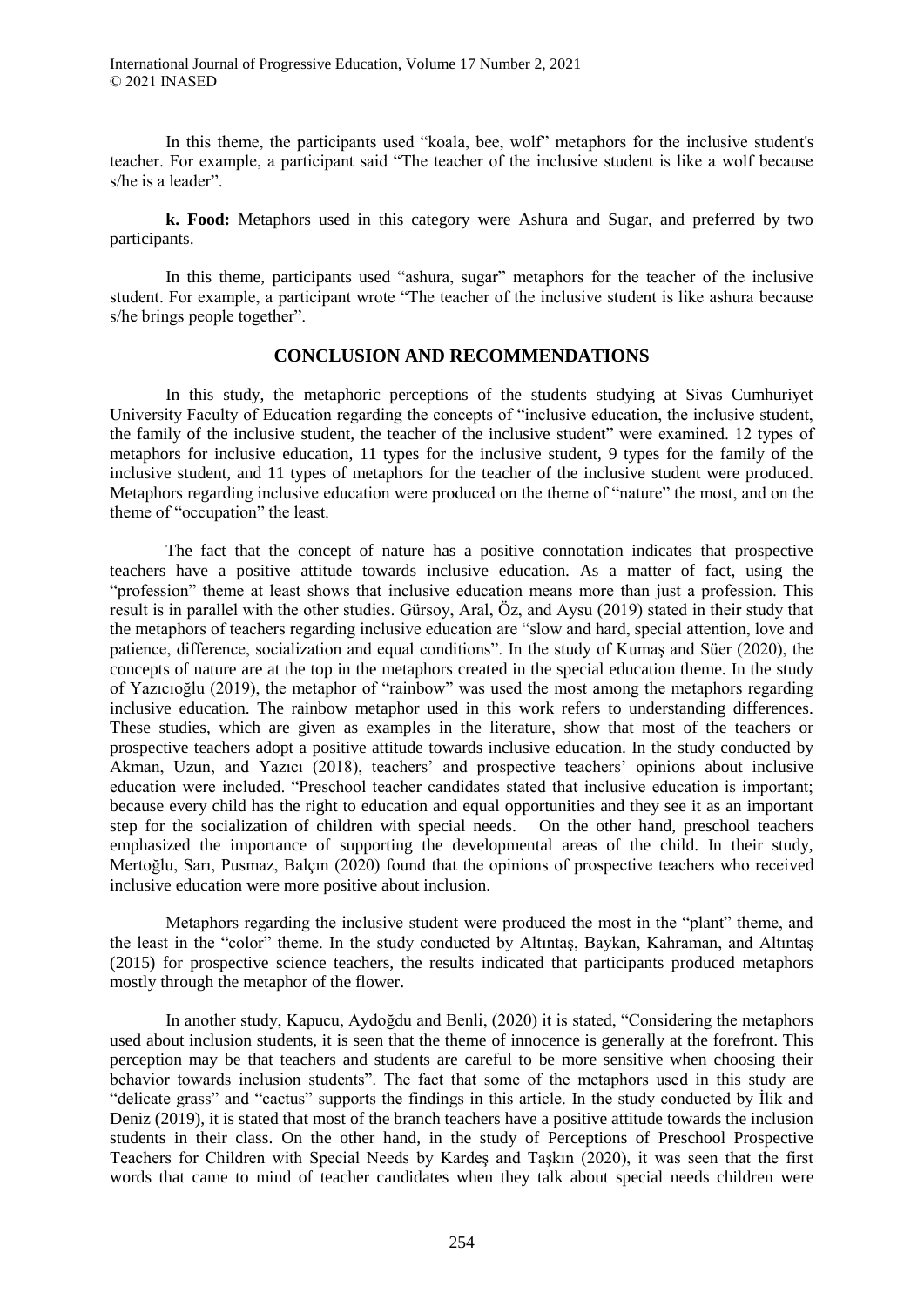mostly negative words such as "needy, disabled, incompetence". As the reason for this situation, "it can be said that negative perceptions of pre-service teachers towards individuals with special needs stem from the environment, social media and traditional approach" has been stated.

Metaphors regarding the family of the inclusive student were produced the most in the "nature" theme, and the least in the "material-financial" theme.

The use of the nature metaphor may be due to the positive attitude towards to the inclusion student's family. In the study of Öncül and Batu (2005), parents stated that they can generally give moral support and morale to mothers with inclusive students. This situation shows that families with inclusive students are approached positively by other individuals. Değirmenci Kurt and Tomul (2020), on the other hand, draws attention to the result of not accepting the situation of their child among the results obtained regarding families in the context of the study. In this case, while a tolerant approach is displayed to the family of the mainstreaming student from outside, teachers or school administrators have some difficulties with these parents. In their study Sevim and Atasoy (2020), stated that the inclusive student's parents had problems with the school administration and other parents. In another study, Demir and Usta (2019) stated that "the existence of family-related problems, especially the family's not embracing the process and the child's refusal to accept the situation, is undeniable".

Metaphors regarding the teacher of the inclusive student were produced the most in the "nature" theme, and the least in the "play" theme.

This result is the same as the most used metaphor for inclusion education and the family of the inclusive student. The most used metaphor for the inclusive student, "plant" is also a concept related to the nature. From this point of view, the metaphors of the four sub-problems in the study support each other. The fact that inclusive education is a challenging, laborious and demanding field may be the reason why prospective teachers mostly use the metaphor of "nature", which makes positive associations. In the study of Akdal, Bozdağ, Aydın, and Aşkan (2020) and in another study by İnceler and Özder (2020), it was stated that the attitude levels of prospective teachers regarding the education of individuals with special needs were high. Therefore, the metaphors of teachers who will serve in this field can also be positive. On the other hand, Demirbilek and Levent (2020) have reached that counseling teachers behaved insensitive towards students with special education needs. Their study also showed that counseling teachers had a lack of knowledge about the education of these students and they could exhibit some negative behaviors towards students with special education needs. Considering the data of the researches, while there is a positive attitude towards inclusion teachers by prospective teachers, it is stated by their colleagues that teachers working with inclusive students in schools can display negative attitudes. Boyle, Anderson, and Allen (2020) stated that students, as they progress through their degrees, become less positive towards inclusion as they move through their teacher training, and supported this with other studies.

In the data analysis section, there were four negative metaphors related to inclusive education, 13 related to the inclusive student, 11 related to the family of the inclusive student, and two related to the teacher of the inclusive student. In the study of Gürsoy, Aral, Öz and Aysu (2019), it was seen that there were both positive and negative metaphors about the concept of inclusion. It was seen that the negative metaphors held this metaphorical perception because the participants were not aware of the concept of the inclusive education. In the study of Kök, Balcı and Bilgiz (2017), it was concluded that the metaphors of the teachers and prospective teachers towards inclusive students were mostly positive.

In the study of Yazıcıoğlu's (2019) Investigation of Anatolian High School Teachers' Views on Inclusion Education through Metaphor Analysis, no negative metaphors were produced regarding inclusion education. Teachers participating in the study are aware of the importance and necessity of inclusive education. However, in Esmer, Yılmaz, Güneş, Tarım, and Delican's (2017) study, participant teachers stated that they found it "more difficult, more depressing, and more tiring" to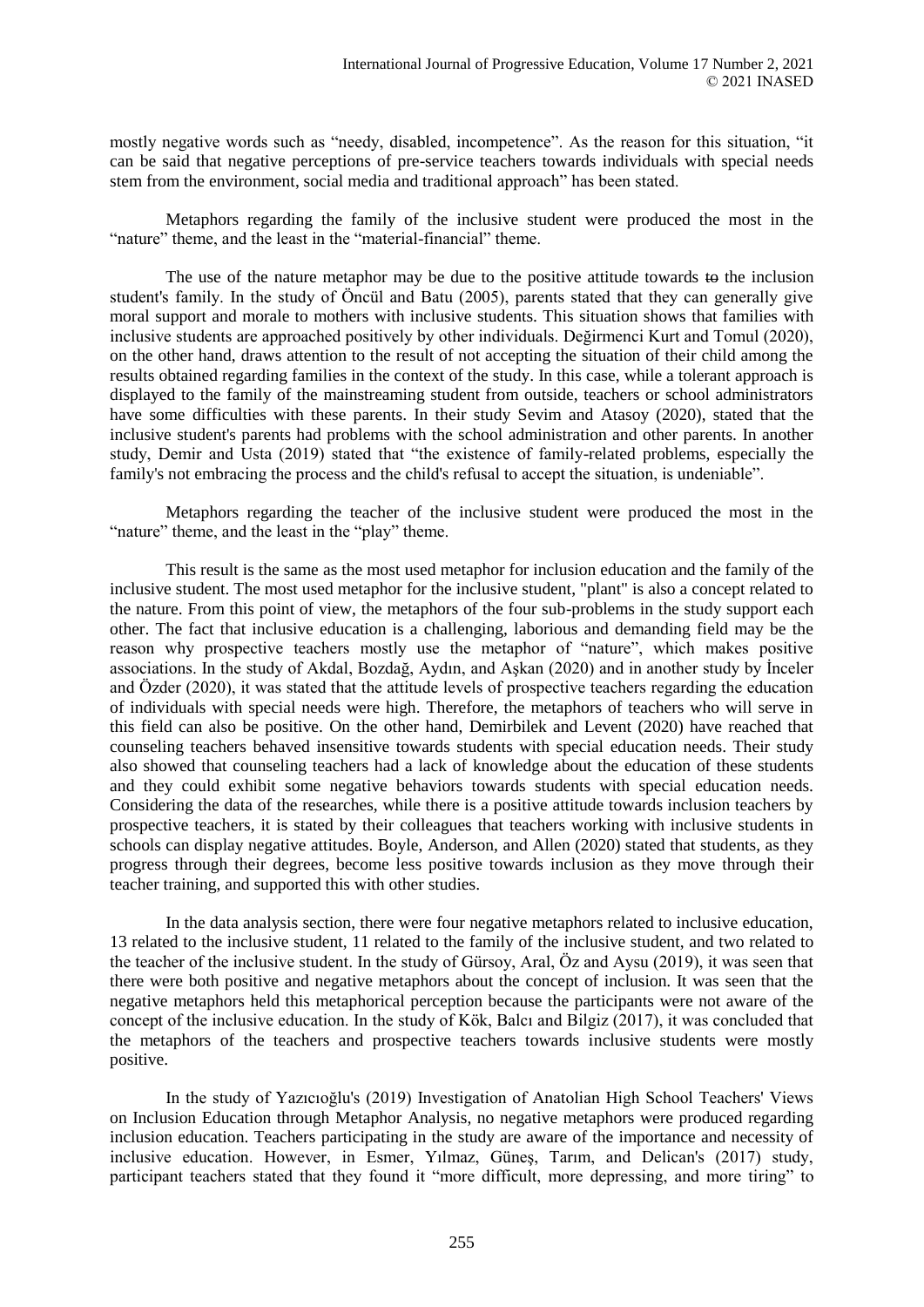work in an inclusive student's classroom. In the same study, there were also participants who talked about this situation positively.

To turn these negative perceptions into positive, it is suggested to increase the level of awareness by raising the number of special education courses given to the prospective teachers during their undergraduate education, by providing the necessary opportunities and time, and by having the prospective teachers receive practical training.

In addition, prospective teachers may be required to work with inclusive students in their compulsory internship education, and they can be supported to produce projects for mainstreaming students during their undergraduate education.

This research was carried out with a limited number of students. Different data collection tools and methods can be used together to examine the results obtained in the research in more detail.

- This research is a conducted with only prospective teachers. For further research, this study can be done with parents, teachers, and administrators.
- Comparative studies can be carried out between different classes to determine whether the metaphoric perceptions of special education students differ during their education or not.
- This study can be repeated with the same participants after they start teaching and the variability of the data can be controlled.
- Research can be done with the normal peers of the inclusive students.

## **REFERENCES**

- Acarlar, F. (2013). Kaynaştırma modeli ve özel gereksinimli çocukların özellikleri. B. Sucuoğlu ve H. Bakkaloğlu (Ed), *Okul öncesinde kaynaştırma* içinde (s. 21-74). Ankara: Kök Yayıncılık.
- Akdal, D., Bozdağ, T., Aydın, Y. ve Aşkan, A. (2020). Öğretmen adaylarının kaynaştırma eğitimine yönelik inançları ile yetersizliği olan bireylerin eğitimine yönelik tutumlarının farklı değişkenler açısından incelenmesi. *Türk Akademik Yayınlar Dergisi (TAY Journal)*, 4 (1), 73-91.
- Akman, B., Mercan Uzun, E. ve Yazıcı, D. N. (2018). Okul öncesi öğretmen ve öğretmen adaylarının kaynaştırmaya yönelik görüşlerinin karşılaştırılması. *Mersin University Journal of the Faculty of Education*, 14 (1), 96-114.
- Altıntaş, Ö. G. G., Baykan, Ö. G. Ö., Kahraman, E., ve Altıntaş, S. U. (2015). Fen bilgisi öğretmen adaylarının kaynaştırma eğitimi, kaynaştırma öğretmeni ve kaynaştırma öğrencilerine ilişkin metaforik algıları. *Eğitim ve Öğretim Araştırmaları Dergisi*,4(3):273-282
- Aykara, A. (2011). Kaynaştırma eğitimi sürecindeki bedensel engelli öğrencilerin sosyal uyumlarını etkileyen etmenler ve okul sosyal hizmeti. *Toplum ve Sosyal Hizmet* , 22 (1), 63-84 .
- Baldiris Navarro, S., Zervas, P., Fabregat Gesa, R. ve Sampson, D. G. (2016). Developing teachers' competences for designing inclusive learning experiences. *Educational Technology & Society*, 19 (1), 17–27.
- Barut, Y. (2016). Özel eğitimde psikolojik danışma ve rehberlik. M. Güven (Ed.). *Psikolojik Danışma ve Rehberlik* içinde (s.295-309). Ankara: Anı Yayıncılık.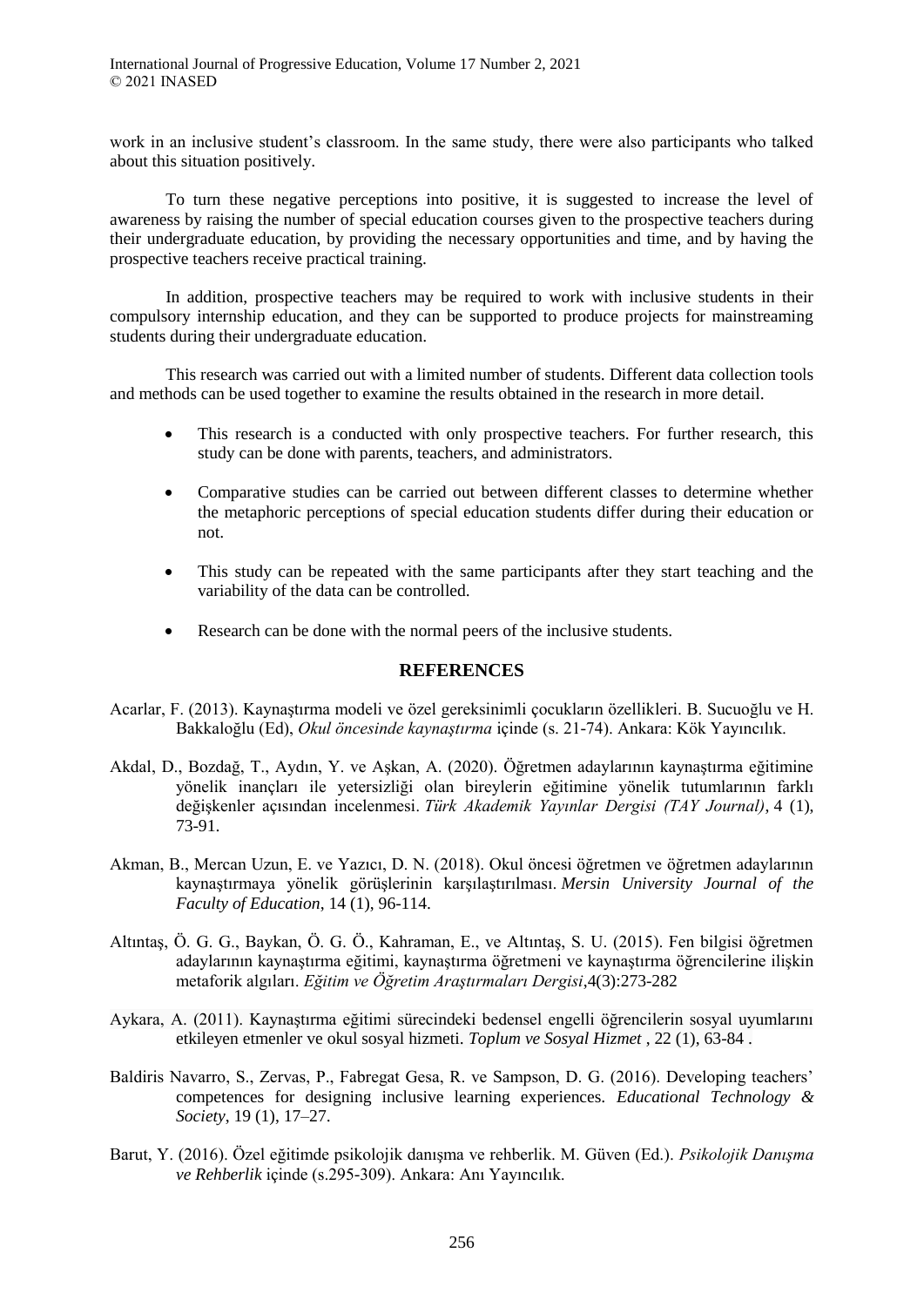Batu, S. ve Kırcaali-İftar, G. (2011). *Kaynaştırma*. (6. Basım). Ankara: Kök Yayıncılık

- Boyle, C., Anderson, J. ve Allen, K-A. (2020). The importance of teacher attitudes to inclusive education. In C. Boyle, J. Anderson, A. Page & S. Mavropoulou (Eds.), *Inclusive education*: Global issues & controversies, 127-146.
- Creswell, J. W. (2007). *Qualitative inquiry & research design: Choosing among five approaches* (2. Baskı). USA: SAGE Publications. (Çeviri, Çeviri Editörü: S. Turan). Ankara: Nobel Yayın Dağıtım.
- Darıca, N. (1992). Özürlü çocukların eğitiminde entegrasyonun önemi. *I. Ulusal Eğitim Kongresi.* İstanbul: YaPa Yayınları.
- Değirmenci Kurt, A. ve Tomul, E. (2020). Sınıf öğretmenlerinin kaynaştırma eğitimine ilişkin görüşlerinin incelenmesi. *Disiplinlerarası Eğitim Araştırmaları Dergisi*, 4 (7), 144-154.
- Demir, E. ve Usta, M. (2019). Kaynaştırma eğitimine yönelik sınıf öğretmenlerinin görüşleri: Karaman ilinde bir araştırma. *Uluslararası Karamanoğlu Mehmetbey Eğitim Araştırmaları Dergisi,* 1 (2), 80-98.
- Demirbilek, M. ve Levent, F. (2020). Kaynaştırma sınıflarında özel eğitim alan öğrencilere yönelik öğretmen davranışlarına ilişkin rehberlik öğretmenlerinin görüşleri. *Ankara Üniversitesi Eğitim Bilimleri Fakültesi Özel Eğitim Dergisi,* 21 (3), 479-511.
- Esmer, B., Yılmaz, E., Günes, A. M., Tarım, K. ve Delican, B. (2017). Sınıf öğretmenlerinin kaynaştırma öğrencilerinin eğitimine ilişkin deneyimleri. *Kastamonu Eğitim Dergisi*, 25 (4), 1601-1618.
- Fedulova, I., Ivanova, V., Atyukova, O. ve Nosov, V. (2019). Inclusive education as a basis for sustainable development of society. *Journal of social studies education research*, 10 (3), 118-135.
- Gözün, Ö., Yıkmış, A. (2004). Öğretmen adaylarının kaynaştırma konusunda bilgilendirilmelerinin kaynaştırmaya yönelik tutumlarının değişimindeki etkililiği. *Ankara Üniversitesi Eğitim Bilimleri Fakültesi Özel Eğitim Dergisi*, 5 (02), DOI: 10.1501/Ozlegt\_0000000081
- Güneş, C. ve Tezcan, R. (2019). Metafor nedir, ne değildir? B. Kılcan (Ed.). *Metafor ve eğitimde metaforik çalışmalar için bir uygulama rehberi* içinde (s.1-4). Ankara: Pegem Akademi.
- Gürsoy, F., Aral, N., Öz, N. S., ve Aysu, B. (2019). Öğretmenlerin kaynaştırma/bütünleştirme uygulaması hakkındaki görüşleri: bir metafor çalışması. *III. Uluslararası Öğretmen Eğitimi ve Akreditasyon Kongresi-*ITEAC'2019, 181-190.
- İlik, Ş. Ş. ve Deniz, S. (2019). Farklı branşlardan öğretmen adaylarının öğretmenlik uygulaması sırasında kaynaştırma uygulamalarına ilişkin gözlemleri. *Kastamonu Eğitim Dergisi*, 28 (1), 338-351.
- İnceler, H. ve Özder, H. (2020). Öğretmen adaylarının kaynaştırma eğitimine ilişkin tutumlarının incelenmesi: KKTC örneği. *Inonu University Journal of the Faculty of Education*  (INUJFE), 21 (2), 719-739.
- Kandır, A. (2001). Çocuk gelişiminde okul öncesi eğitim kurumlarının yeri ve önemi. *Milli Eğitim Dergisi*, 151(1).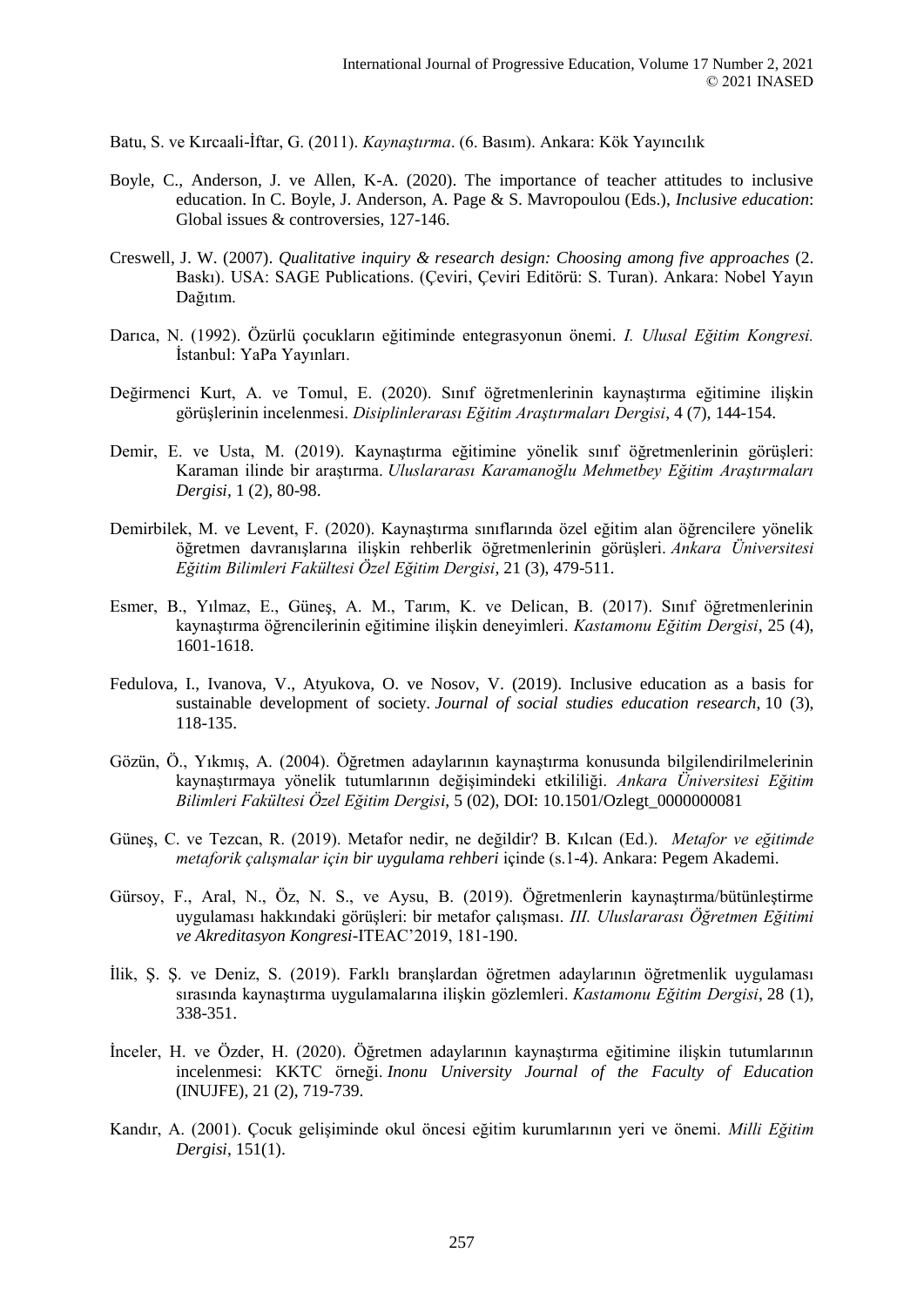- Kapucu, R., Aydoğdu, A. ve Benli, A. N. (2020). Ortaokul kademesinde kaynaştırma eğitimi gören öğrencilerin uyum becerilerine ilişkin öğrenci öğretmen, veli ve öğrenci görüşleri: bir durum çalışması. *Bartın Üniversitesi Eğitim Araştırmaları Dergisi*, 4 (1), 34-47.
- Kardeş, S. ve Taşkın, N. (2020). Okul öncesi öğretmen adaylarının özel gereksinimli çocuklara yönelik algıları. *Gazi University Journal of Gazi Educational Faculty* (GUJGEF), 40 (1), 51- 73.
- Kauffman, J. M. ve Badar, J. (2014) Instruction, not inclusion, should be the central issue in special education: An alternative view from the USA, *Journal of International Special Needs Education*, 17 (1), 13–20.
- Kök, M., Balcı, A., Bilgiz, Ş. (2017). Okul öncesi öğretmenlerinin ve öğretmen adaylarının kaynaştırma öğrencisine yönelik metaforları. *Turan: Stratejik Arastirmalar Merkezi*, 9(36), 290-302.
- Kumaş, Ö. ve Süer, S. (2020). Öğretmen adaylarının özel eğitime ilişkin metaforik algıları. *OPUS Uluslararası Toplum Araştırmaları Dergisi*, 16 (28), 1076-1101.
- Merriam, S. B. (2013). *Nitel araştırma: Desen ve uygulama için bir rehber*. S. Turan (Çev. Ed.), Ankara: Nobel Akademik Yayıncılık.
- Mertoğlu, H., Sarı, O. T., Pusmaz, A. ve Balçın, M. D. (2020). Fen bilgisi öğretmen adaylarının kaynaştırma uygulamaları yeterlikleri. *Marmara Üniversitesi Atatürk Eğitim Fakültesi Eğitim Bilimleri Dergisi*, 51 (51), 68-89.
- Moser, K. S. (2000). Metaphor analysis in psychology-method, theory, and fields of application. *Forum: Qualitative Social Research*, 1, (2).
- Öncül, N. ve Batu, E. S. (2005). Normal gelişim gösteren çocuk annelerinin kaynaştırma uygulamasına ilişkin görüşleri. *Ankara Üniversitesi Eğitim Bilimleri Fakültesi Özel Eğitim Dergisi*, 6 (2), 37-54.
- Pamuk, Y. (2016). Sınıf öğretmenlerinin kaynaştırma eğitimine ilişkin görüşleri. *Yüksek Lisans Tezi*, Dokuz Eylül Üniversitesi Eğitim Bilimleri Enstitüsü, İzmir.
- Sevim, C. ve Atasoy, R. (2020). Özel eğitim öğretmenlerinin görüşlerine göre kaynaştırma uygulamalarının değerlendirilmesi. *Milli Eğitim Dergisi*, 49 (228), 215-239. DOI: 10.37669/milliegitim.588614
- Sığırtmaç, A. D., ve Gül, E. (2008). *Okul öncesinde özel eğitim*. Ankara: Kök.
- Sucuoğlu, B. (2004). Türkiye'de Kaynaştırma Uygulamaları: Yayınlar/Araştırmalar. *Ankara Üniversitesi Eğitim Bilimleri Fakültesi Özel Eğitim Dergisi,* 5 (02), DOI: 10.1501/Ozlegt\_0000000083
- Sucuoğlu, B. ve Kargın, T. (2006). *İlköğretimde kaynaştırma uygulamaları: Yaklaşımlar, yöntemler, teknikler*. İstanbul: Morpa
- Uzun Çiçek, A., Sarı, S.A., Mercan Işık, C. (2020). Sociodemographic characteristics, risk factors, and prevalence of comorbidity among children and adolescents with ıntellectual disability: A Cross-sectional Study, *Journal of Mental Health Research in Intellectual Disabilities*, 13:2, 66-85, DOI: 10.1080/19315864.2020.1727590.
- Yalnız, A. (2019). *Okul PDR Servisi* (3.baskı). Ankara: Psikolojik Danışmanlık Yayınları.